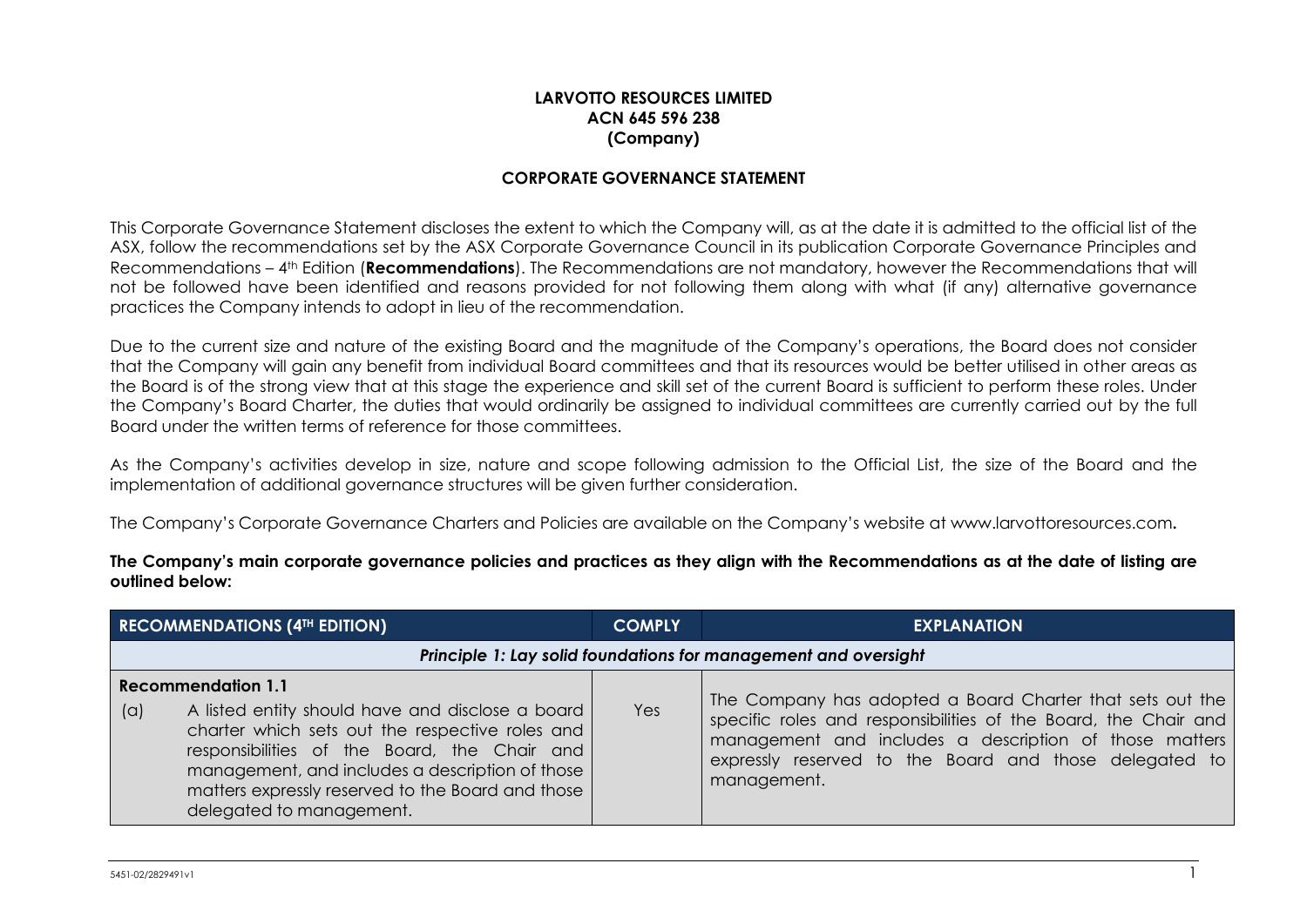| <b>RECOMMENDATIONS (4TH EDITION)</b>                                                                                                                                                                                                                                                                                     | <b>COMPLY</b> | <b>EXPLANATION</b>                                                                                                                                                                                                                                                                                                                                                                                                                                                                                                                                                                                                                                                                                                                                                                                                                                                                                                                                                                                         |
|--------------------------------------------------------------------------------------------------------------------------------------------------------------------------------------------------------------------------------------------------------------------------------------------------------------------------|---------------|------------------------------------------------------------------------------------------------------------------------------------------------------------------------------------------------------------------------------------------------------------------------------------------------------------------------------------------------------------------------------------------------------------------------------------------------------------------------------------------------------------------------------------------------------------------------------------------------------------------------------------------------------------------------------------------------------------------------------------------------------------------------------------------------------------------------------------------------------------------------------------------------------------------------------------------------------------------------------------------------------------|
|                                                                                                                                                                                                                                                                                                                          |               | The Board Charter sets out the specific responsibilities of the Board,<br>requirements as to the Board's composition, the roles and<br>responsibilities of the Chair and Company Secretary, the<br>establishment,<br>operation and<br>management<br>$\circ$ f<br>Board<br>Committees, Directors' access to Company records and<br>information, details of the Board's relationship with management,<br>details of the Board's performance review and details of the<br>Board's disclosure policy.<br>A copy of the Company's Board Charter, which is part of the<br>Company's Corporate Governance Plan, is available on the<br>Company's website.                                                                                                                                                                                                                                                                                                                                                         |
| <b>Recommendation 1.2</b>                                                                                                                                                                                                                                                                                                |               |                                                                                                                                                                                                                                                                                                                                                                                                                                                                                                                                                                                                                                                                                                                                                                                                                                                                                                                                                                                                            |
| A listed entity should:                                                                                                                                                                                                                                                                                                  | Yes           |                                                                                                                                                                                                                                                                                                                                                                                                                                                                                                                                                                                                                                                                                                                                                                                                                                                                                                                                                                                                            |
| (a)<br>undertake appropriate checks before appointing<br>a director or senior executive or putting someone<br>forward for election as a Director; and<br>provide security holders with all material<br>(b)<br>information in its possession relevant to a decision<br>on whether or not to elect or re-elect a Director. |               | The Company has guidelines for the appointment and<br>(a)<br>selection of the Board and senior executives in its<br>Nomination & Remuneration Committee Charter. The<br>Charter requires the Committee (or, in its absence, the<br>Board) to ensure appropriate checks (including checks in<br>respect of character, experience, education, criminal<br>record and bankruptcy history (as appropriate)) are<br>undertaken before appointing a person, or putting forward<br>to security holders a candidate for election, as a Director.<br>In the event of an unsatisfactory check, a Director or senior<br>executive who are provisionally appointed is required to<br>submit their resignation.<br>Under the Nomination & Remuneration Committee<br>(b)<br>Charter, all material information relevant to a decision on<br>whether or not to elect or re-elect a Director must be<br>provided to security holders in the Notice of Meeting<br>containing the resolution to elect or re-elect a Director. |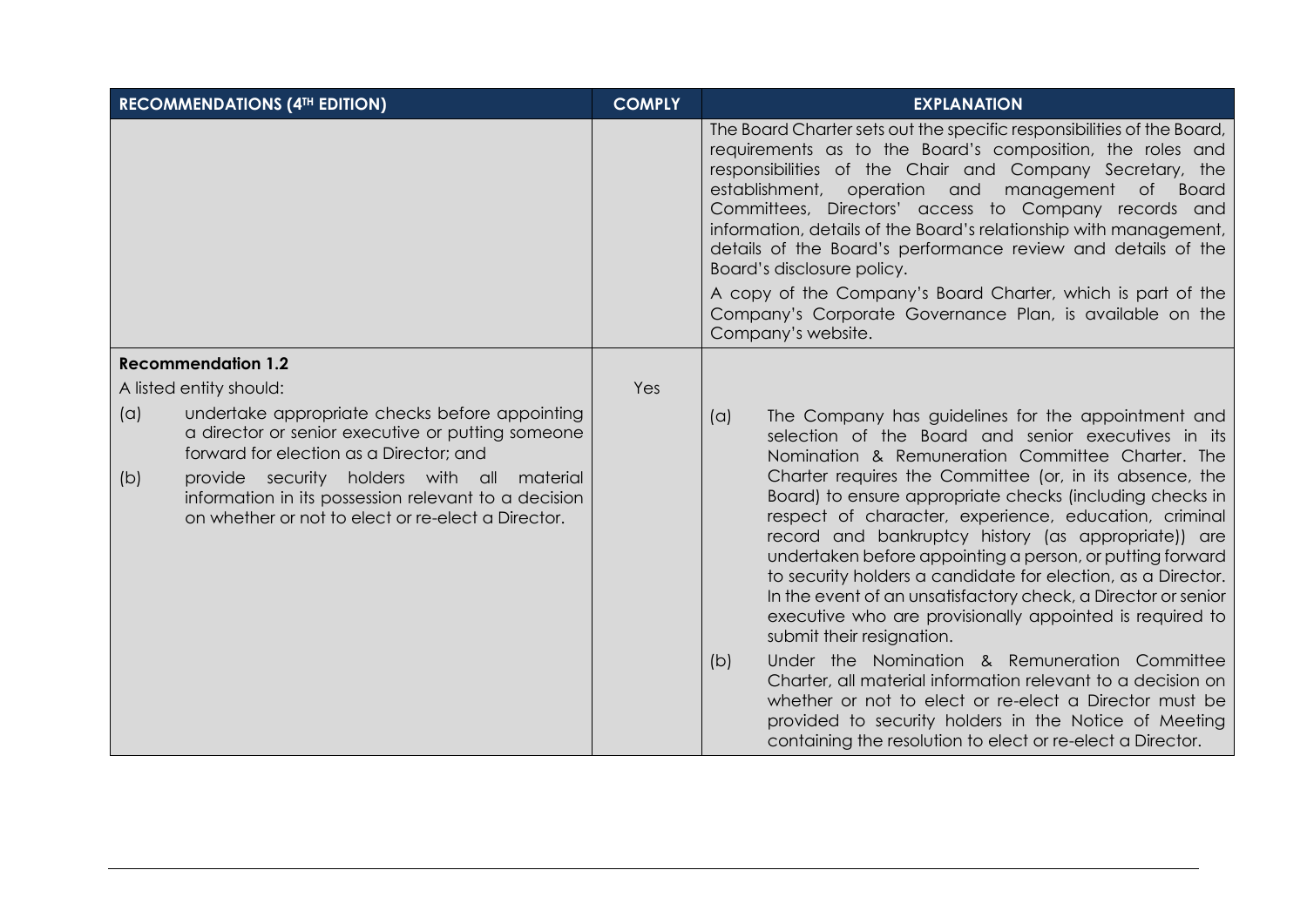| <b>RECOMMENDATIONS (4TH EDITION)</b>                                                                                                                                                                                                                                                                                                                                                                                                                                                                                                                   | <b>COMPLY</b> | <b>EXPLANATION</b>                                                                                                                                                                                                                                                                                                                                                                                                                                                                                                                                                                                                                                                                                                                                                                                                                                                                                                                                                                             |
|--------------------------------------------------------------------------------------------------------------------------------------------------------------------------------------------------------------------------------------------------------------------------------------------------------------------------------------------------------------------------------------------------------------------------------------------------------------------------------------------------------------------------------------------------------|---------------|------------------------------------------------------------------------------------------------------------------------------------------------------------------------------------------------------------------------------------------------------------------------------------------------------------------------------------------------------------------------------------------------------------------------------------------------------------------------------------------------------------------------------------------------------------------------------------------------------------------------------------------------------------------------------------------------------------------------------------------------------------------------------------------------------------------------------------------------------------------------------------------------------------------------------------------------------------------------------------------------|
| <b>Recommendation 1.3</b><br>A listed entity should have a written agreement with each<br>Director and senior executive setting out the terms of their<br>appointment.                                                                                                                                                                                                                                                                                                                                                                                 | Yes           | The Company's Nomination & Remuneration Committee Charter<br>requires the Committee (or, in its absence, the Board) to ensure<br>that each Director and senior executive is personally a party to a<br>written agreement with the Company which sets out the terms of<br>that Director's or senior executive's appointment.<br>The Company has written agreements with each of its Directors<br>and senior executives.                                                                                                                                                                                                                                                                                                                                                                                                                                                                                                                                                                         |
| <b>Recommendation 1.4</b><br>The Company Secretary of a listed entity should be<br>accountable directly to the Board, through the Chair, on all<br>matters to do with the proper functioning of the Board.                                                                                                                                                                                                                                                                                                                                             | Yes           | The Board Charter outlines the roles, responsibility and<br>accountability of the Company Secretary. In accordance with<br>this, the Company Secretary is accountable directly to the Board,<br>through the Chair, on all matters to do with the proper functioning<br>of the Board.                                                                                                                                                                                                                                                                                                                                                                                                                                                                                                                                                                                                                                                                                                           |
| <b>Recommendation 1.5</b><br>A listed entity should:<br>(a) have and disclose a diversity policy;<br>(b) through its board or a committee of the board set<br>measurable objectives for achieving gender<br>diversity in the composition of its board, senior<br>executives and workforce generally; and<br>(c) disclose in relation to each reporting period:<br>the measurable objectives set for that<br>(i)<br>period to achieve gender diversity;<br>the entity's progress towards achieving<br>(ii)<br>those objectives; and<br>(iii)<br>either: | Partially     | The Company has adopted a Diversity Policy which<br>(a)<br>provides a framework for the Company to establish,<br>achieve and measure diversity objectives, including in<br>respect of gender diversity. The Diversity Policy is available<br>on the Company's website.<br>The Diversity Policy allows the Board to set measurable<br>(b)<br>gender diversity objectives, if considered appropriate, and<br>to continually monitor both the objectives if any have<br>been set and the Company's progress in achieving them.<br>The Board does not presently intend to set measurable<br>(c)<br>gender diversity objectives because:<br>the Board does not anticipate there will be a need<br>(i)<br>to appoint any new Directors or senior executives<br>due to the limited nature of the Company's existing<br>and proposed activities and the Board's view that<br>the existing Directors and senior executives have<br>sufficient skill and experience to carry out the<br>Company's plans; |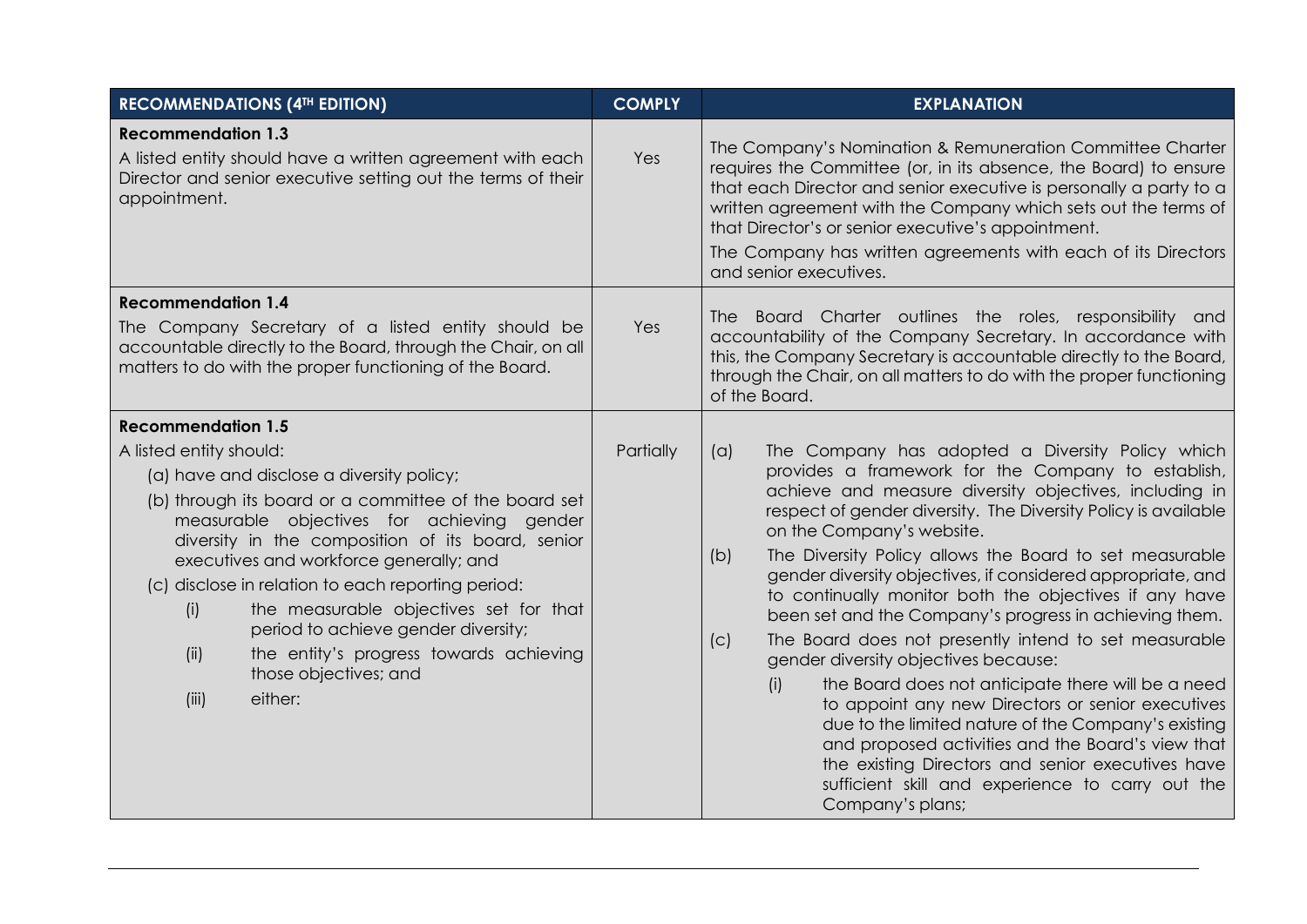|     | <b>RECOMMENDATIONS (4TH EDITION)</b> |                                                                                                                                                                                                                                                                                                                                                                                                                                                                                                                                                                                                                                                                                                                                                                | <b>COMPLY</b> |     |                                                               | <b>EXPLANATION</b>                                                                                                                                                                                                                                                                                                                                                                                                                                                                                                                                                                                                                                                                                                                               |
|-----|--------------------------------------|----------------------------------------------------------------------------------------------------------------------------------------------------------------------------------------------------------------------------------------------------------------------------------------------------------------------------------------------------------------------------------------------------------------------------------------------------------------------------------------------------------------------------------------------------------------------------------------------------------------------------------------------------------------------------------------------------------------------------------------------------------------|---------------|-----|---------------------------------------------------------------|--------------------------------------------------------------------------------------------------------------------------------------------------------------------------------------------------------------------------------------------------------------------------------------------------------------------------------------------------------------------------------------------------------------------------------------------------------------------------------------------------------------------------------------------------------------------------------------------------------------------------------------------------------------------------------------------------------------------------------------------------|
|     | (A)<br>(B)                           | the respective proportions of men<br>and women on the Board, in<br>senior executive positions and<br>across the whole workforce<br>(including how the entity has<br>defined "senior executive" for<br>these purposes); or<br>if the entity is a "relevant<br>employer" under the Workplace<br>Gender Equality Act, the entity's<br>most recent "Gender Equality<br>Indicators", as defined in the<br>Workplace Gender Equality Act. If<br>the entity was in the S&P / ASX 300<br>Index at the commencement of<br>reporting<br>period,<br>the<br>the<br>measurable<br>objective<br>for<br>achieving gender diversity in the<br>composition of its board should<br>be to have not less than 30% of its<br>directors of each gender within a<br>specified period. |               |     | (ii)<br>(iii)                                                 | if it becomes necessary to appoint any new<br>Directors or senior executives, the Board will<br>consider the application of the diversity objectives<br>and determine whether, given the small size of the<br>Company and the Board, requiring specified<br>objectives to be met will unduly limit the Company<br>from applying the Diversity Policy as a whole and<br>the Company's policy of appointing the best<br>person for the job; and<br>the respective proportions of men and women on<br>the Board, in senior executive positions and across<br>the whole organisation (including how the entity<br>has defined "senior executive" for these purposes)<br>for each financial year will be disclosed in the<br>Company's Annual Report. |
|     | <b>Recommendation 1.6</b>            |                                                                                                                                                                                                                                                                                                                                                                                                                                                                                                                                                                                                                                                                                                                                                                |               | (a) |                                                               | The Company's Nomination & Remuneration Committee                                                                                                                                                                                                                                                                                                                                                                                                                                                                                                                                                                                                                                                                                                |
|     | A listed entity should:              |                                                                                                                                                                                                                                                                                                                                                                                                                                                                                                                                                                                                                                                                                                                                                                | Yes           |     | (or, in its absence, the Board) is responsible for evaluating |                                                                                                                                                                                                                                                                                                                                                                                                                                                                                                                                                                                                                                                                                                                                                  |
| (a) |                                      | have and disclose a process for periodically<br>evaluating the performance of the Board, its<br>committees and individual Directors; and                                                                                                                                                                                                                                                                                                                                                                                                                                                                                                                                                                                                                       |               |     |                                                               | the performance of the Board, its committees and<br>individual Directors on an annual basis. It may do so with<br>the aid of an independent advisor. The process for this is                                                                                                                                                                                                                                                                                                                                                                                                                                                                                                                                                                     |
| (b) | of that period.                      | disclose for each reporting period whether a<br>performance evaluation has been undertaken in<br>accordance with that process during or in respect                                                                                                                                                                                                                                                                                                                                                                                                                                                                                                                                                                                                             |               |     |                                                               | set out in the Board Charter, which is available on the<br>Company's website.                                                                                                                                                                                                                                                                                                                                                                                                                                                                                                                                                                                                                                                                    |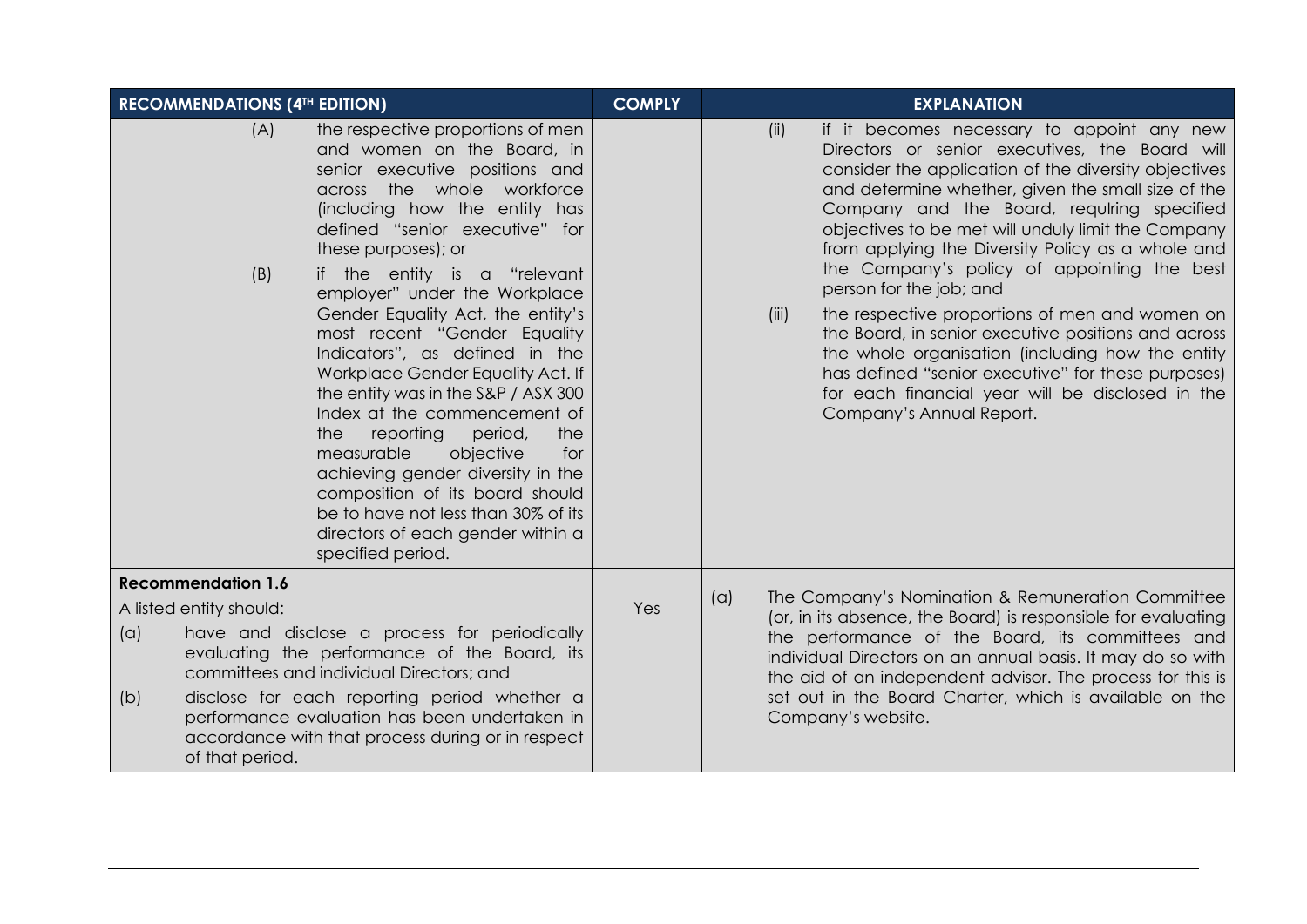|            | <b>RECOMMENDATIONS (4TH EDITION)</b>                                                                                                                                                                                                                                                                                                    | <b>COMPLY</b> |            | <b>EXPLANATION</b>                                                                                                                                                                                                                                                                                                                                                                                                                                                                                                                                                                                                                                                                                                                                                                                                                                                                                                                                                                                                                                                                                                               |
|------------|-----------------------------------------------------------------------------------------------------------------------------------------------------------------------------------------------------------------------------------------------------------------------------------------------------------------------------------------|---------------|------------|----------------------------------------------------------------------------------------------------------------------------------------------------------------------------------------------------------------------------------------------------------------------------------------------------------------------------------------------------------------------------------------------------------------------------------------------------------------------------------------------------------------------------------------------------------------------------------------------------------------------------------------------------------------------------------------------------------------------------------------------------------------------------------------------------------------------------------------------------------------------------------------------------------------------------------------------------------------------------------------------------------------------------------------------------------------------------------------------------------------------------------|
|            |                                                                                                                                                                                                                                                                                                                                         |               | (b)        | The Company's Nomination & Remuneration Committee<br>requires the Company to disclose whether or not<br>performance evaluations were conducted during the<br>relevant reporting period. The Company intends to<br>complete performance evaluations in respect of the<br>Board, its committees (if any) and individual Directors for<br>each financial year in accordance with the above<br>process.                                                                                                                                                                                                                                                                                                                                                                                                                                                                                                                                                                                                                                                                                                                              |
|            | <b>Recommendation 1.7</b>                                                                                                                                                                                                                                                                                                               |               |            |                                                                                                                                                                                                                                                                                                                                                                                                                                                                                                                                                                                                                                                                                                                                                                                                                                                                                                                                                                                                                                                                                                                                  |
| (a)<br>(b) | A listed entity should:<br>have and disclose a process for evaluating the<br>performance of its senior executives at least once<br>every reporting period; and<br>disclose for each reporting period whether a<br>performance evaluation has been undertaken in<br>accordance with that process during or in respect<br>of that period. | Yes           | (a)<br>(b) | The Company's Nomination & Remuneration Committee<br>(or, in its absence, the Board) is responsible for evaluating<br>the performance of the Company's senior executives on<br>an annual basis. The Company's Nomination &<br>Remuneration Committee (or, in its absence, the Board) is<br>responsible for evaluating the remuneration of the<br>Company's senior executives on an annual basis. A senior<br>executive, for these purposes, means key management<br>personnel (as defined in the Corporations Act) other than<br>a non-executive Director. The applicable processes for<br>these evaluations can be found in the Company's<br>Nomination & Remuneration Committee Charter, which is<br>available on the Company's website.<br>The Company's Nomination & Remuneration Committee<br>Charter requires the Company to disclose whether or not<br>performance evaluations were conducted during the<br>relevant reporting period. The Company intends to<br>complete performance evaluations in respect of the senior<br>executives (if any) for each financial year in accordance<br>with the applicable processes. |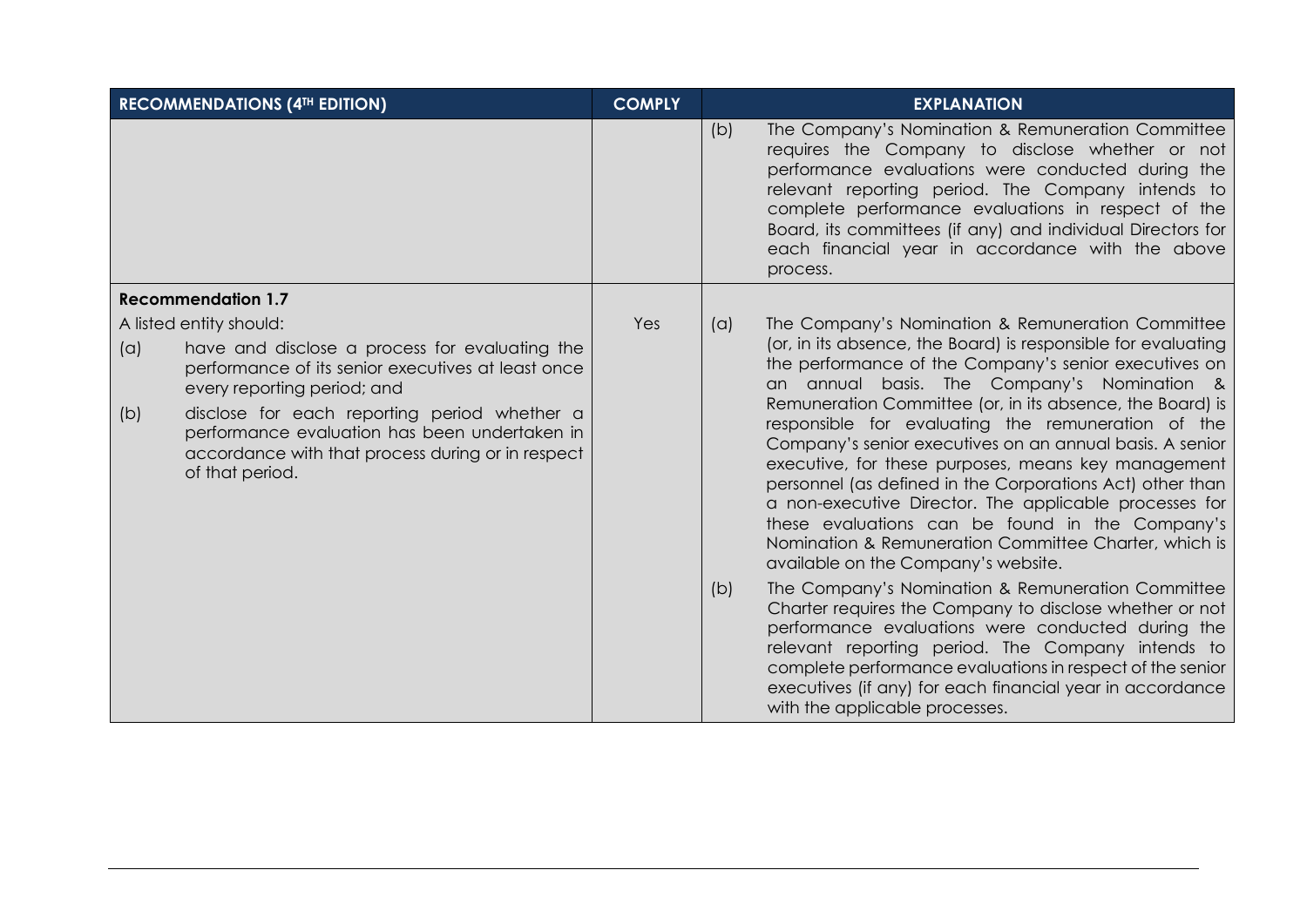| <b>RECOMMENDATIONS (4TH EDITION)</b>                                                                                                                                                                                                                                                                                                                                                                                                                                                                                                                                                                                                                                                                                                                                                                                                                                                  | <b>COMPLY</b> | <b>EXPLANATION</b>                                                                                                                                                                                                                                                                                                                                                                                                                                                                                                                                                                                                                                                                                                                                                                                                                                                                                                                                                                                                                                                                                                                                                                                                                                                                                                                                          |  |  |
|---------------------------------------------------------------------------------------------------------------------------------------------------------------------------------------------------------------------------------------------------------------------------------------------------------------------------------------------------------------------------------------------------------------------------------------------------------------------------------------------------------------------------------------------------------------------------------------------------------------------------------------------------------------------------------------------------------------------------------------------------------------------------------------------------------------------------------------------------------------------------------------|---------------|-------------------------------------------------------------------------------------------------------------------------------------------------------------------------------------------------------------------------------------------------------------------------------------------------------------------------------------------------------------------------------------------------------------------------------------------------------------------------------------------------------------------------------------------------------------------------------------------------------------------------------------------------------------------------------------------------------------------------------------------------------------------------------------------------------------------------------------------------------------------------------------------------------------------------------------------------------------------------------------------------------------------------------------------------------------------------------------------------------------------------------------------------------------------------------------------------------------------------------------------------------------------------------------------------------------------------------------------------------------|--|--|
| Principle 2: Structure the Board to be effective and add value                                                                                                                                                                                                                                                                                                                                                                                                                                                                                                                                                                                                                                                                                                                                                                                                                        |               |                                                                                                                                                                                                                                                                                                                                                                                                                                                                                                                                                                                                                                                                                                                                                                                                                                                                                                                                                                                                                                                                                                                                                                                                                                                                                                                                                             |  |  |
| <b>Recommendation 2.1</b>                                                                                                                                                                                                                                                                                                                                                                                                                                                                                                                                                                                                                                                                                                                                                                                                                                                             |               |                                                                                                                                                                                                                                                                                                                                                                                                                                                                                                                                                                                                                                                                                                                                                                                                                                                                                                                                                                                                                                                                                                                                                                                                                                                                                                                                                             |  |  |
| The Board of a listed entity should:<br>have a nomination committee which:<br>has at least three members, a majority of<br>(i)<br>whom are independent Directors; and<br>is chaired by an independent Director,<br>(ii)<br>and disclose:<br>the charter of the committee;<br>(iii)<br>the members of the committee; and<br>(iv)<br>as at the end of each reporting period, the<br>(v)<br>number of times the committee met<br>throughout the period and the individual<br>attendances of the members at those<br>meetings; or<br>if it does not have a nomination committee,<br>(b)<br>disclose that fact and the processes it employs to<br>address Board succession issues and to ensure that<br>the Board has the appropriate balance of skills,<br>knowledge, experience, independence and<br>diversity to enable it to discharge its duties and<br>responsibilities effectively. | <b>No</b>     | The Company does not have a Nomination Committee.<br>(a)<br>The Company's Nomination & Remuneration Committee<br>Charter provides for the creation of a Nomination &<br>Remuneration Committee (if it is considered it will benefit<br>the Company), with at least three members, a majority of<br>whom are independent Directors, and which must be<br>chaired by an independent Director.<br>The Company does not have a Nomination Committee as<br>(b)<br>the Board considers that the Company will not currently<br>benefit from its establishment. In accordance with the<br>Company's Board Charter, the Board carries out the duties<br>that would ordinarily be carried out by the Nomination<br>under the Nomination & Remuneration Committee<br>Charter, including the following processes to address<br>succession issues and to ensure the Board has the<br>appropriate balance of skills, experience, independence<br>and knowledge of the entity to enable it to discharge its<br>duties and responsibilities effectively:<br>devoting time at least annually to discuss Board<br>(i)<br>succession issues and updating the Company's<br>Board skills matrix; and<br>all Board members being involved in the<br>(ii)<br>Company's nomination process, to the maximum<br>extent permitted under the Corporations Act and<br>ASX Listing Rules. |  |  |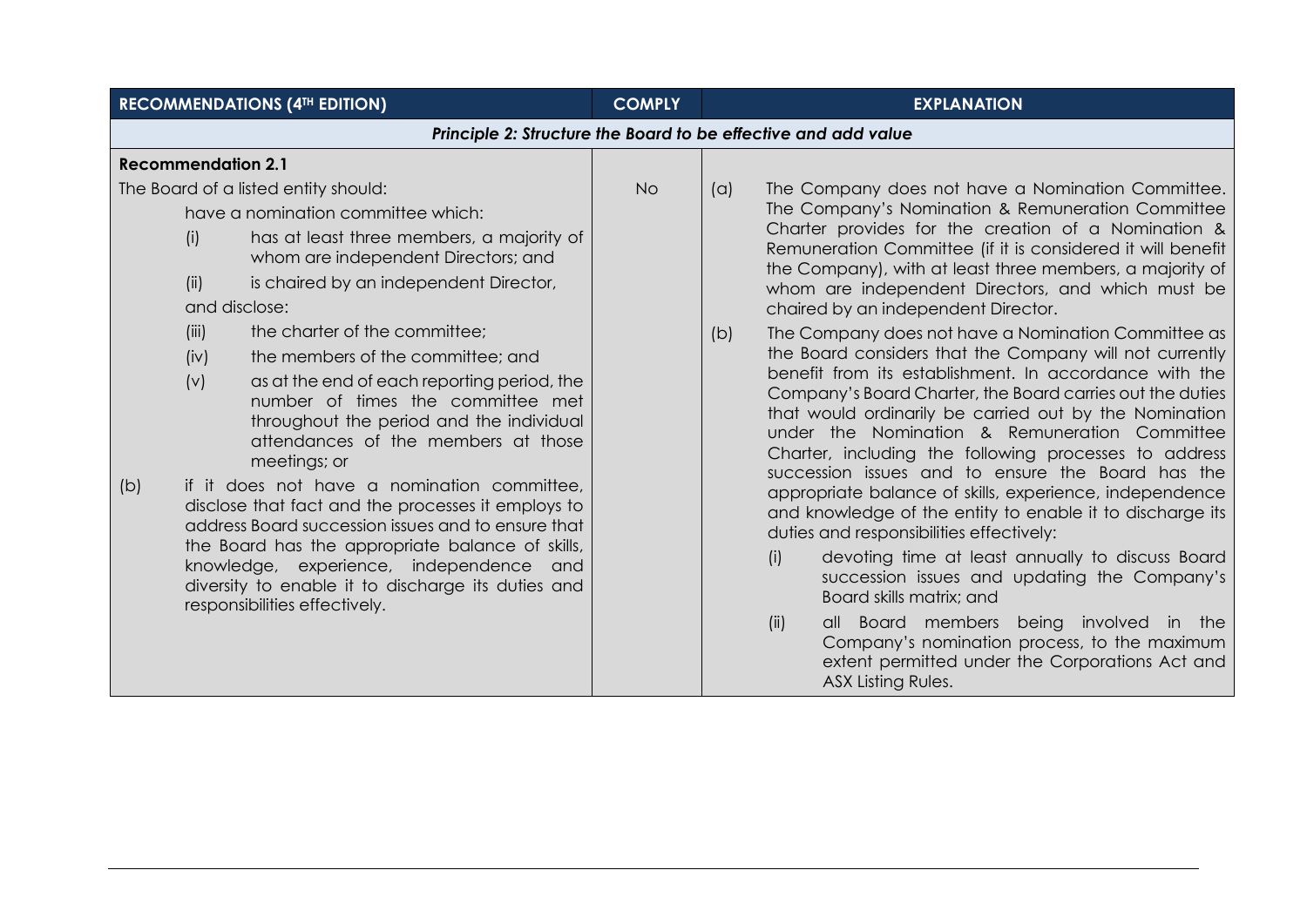| <b>RECOMMENDATIONS (4TH EDITION)</b>                                                                                                                                                                     | <b>COMPLY</b> | <b>EXPLANATION</b>                                                                                                                                                                                                                                                                                                                                                                                                                                                                                                                                                              |
|----------------------------------------------------------------------------------------------------------------------------------------------------------------------------------------------------------|---------------|---------------------------------------------------------------------------------------------------------------------------------------------------------------------------------------------------------------------------------------------------------------------------------------------------------------------------------------------------------------------------------------------------------------------------------------------------------------------------------------------------------------------------------------------------------------------------------|
| <b>Recommendation 2.2</b><br>A listed entity should have and disclose a Board skills matrix<br>setting out the mix of skills that the Board currently has or is<br>looking to achieve in its membership. | Yes           | Under the Nomination & Remuneration Committee Charter the<br>Nomination & Remuneration Committee (or, in its absence, the<br>Board) is required to prepare a Board skills matrix setting out the<br>mix of skills that the Board currently has (or is looking to achieve)<br>and to review this at least annually against the Company's Board<br>skills matrix to ensure the appropriate mix of skills to discharge its<br>obligations effectively and to add value and to ensure the Board<br>has the ability to deal with new and emerging business and<br>governance issues. |
|                                                                                                                                                                                                          |               | The Company has a Board skill matrix setting out the mix of skills<br>and diversity that the Board currently has or is looking to achieve<br>in its membership.                                                                                                                                                                                                                                                                                                                                                                                                                 |
|                                                                                                                                                                                                          |               | As at the date of this report, the Board is comprised of 3 directors<br>from diverse backgrounds with a range of business experience,<br>skills and attributes. The mix of skills comprised in the current board,<br>and that the Board would look to maintain and build on, include:                                                                                                                                                                                                                                                                                           |
|                                                                                                                                                                                                          |               | <b>Executive Leadership</b>                                                                                                                                                                                                                                                                                                                                                                                                                                                                                                                                                     |
|                                                                                                                                                                                                          |               | Legal, Governance & Compliance                                                                                                                                                                                                                                                                                                                                                                                                                                                                                                                                                  |
|                                                                                                                                                                                                          |               | <b>Financial Expertise</b>                                                                                                                                                                                                                                                                                                                                                                                                                                                                                                                                                      |
|                                                                                                                                                                                                          |               | <b>Strategic and Commercial Expertise</b>                                                                                                                                                                                                                                                                                                                                                                                                                                                                                                                                       |
|                                                                                                                                                                                                          |               | <b>Risk Management</b>                                                                                                                                                                                                                                                                                                                                                                                                                                                                                                                                                          |
|                                                                                                                                                                                                          |               | Health, Safety and Environment                                                                                                                                                                                                                                                                                                                                                                                                                                                                                                                                                  |
|                                                                                                                                                                                                          |               | Sales and Marketing                                                                                                                                                                                                                                                                                                                                                                                                                                                                                                                                                             |
|                                                                                                                                                                                                          |               | <b>Business Development</b>                                                                                                                                                                                                                                                                                                                                                                                                                                                                                                                                                     |
|                                                                                                                                                                                                          |               | Mining and Resources                                                                                                                                                                                                                                                                                                                                                                                                                                                                                                                                                            |
|                                                                                                                                                                                                          |               | Processing, technology and Supply Chain                                                                                                                                                                                                                                                                                                                                                                                                                                                                                                                                         |
|                                                                                                                                                                                                          |               | Capital Raising.                                                                                                                                                                                                                                                                                                                                                                                                                                                                                                                                                                |
|                                                                                                                                                                                                          |               | The Board Charter requires the disclosure of each Board member's<br>qualifications and expertise. Full details as to each Director and<br>senior executive's relevant skills and experience are available on<br>the Company's website.                                                                                                                                                                                                                                                                                                                                          |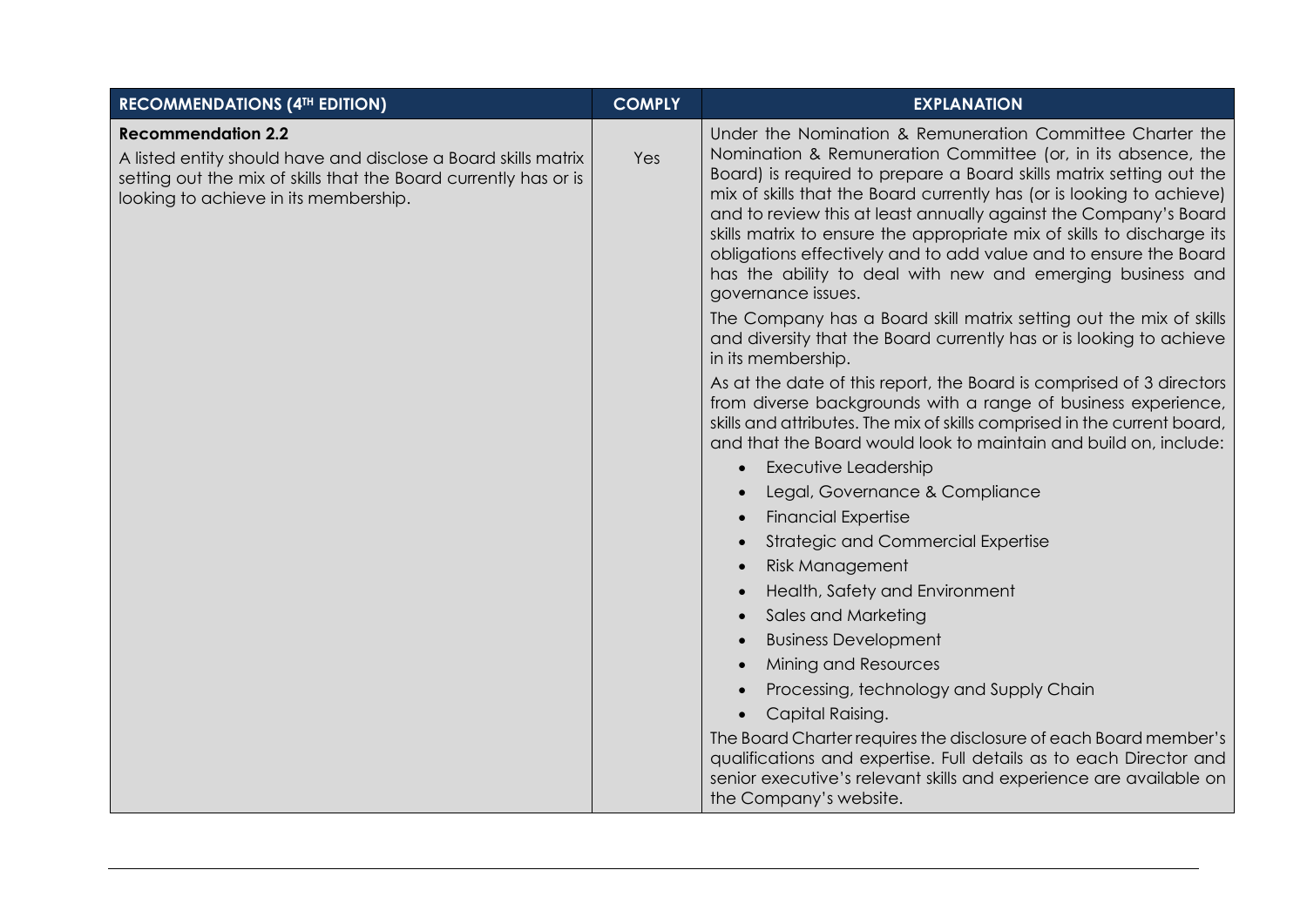| <b>RECOMMENDATIONS (4TH EDITION)</b>                                                                                                                                                                                                                                                                                                                                                                                                                                                                                                                                                                                        | <b>COMPLY</b> | <b>EXPLANATION</b>                                                                                                                                                                                                                                                                                                                                                                                                                                                                                                                                                                                                                                                                                                                                        |
|-----------------------------------------------------------------------------------------------------------------------------------------------------------------------------------------------------------------------------------------------------------------------------------------------------------------------------------------------------------------------------------------------------------------------------------------------------------------------------------------------------------------------------------------------------------------------------------------------------------------------------|---------------|-----------------------------------------------------------------------------------------------------------------------------------------------------------------------------------------------------------------------------------------------------------------------------------------------------------------------------------------------------------------------------------------------------------------------------------------------------------------------------------------------------------------------------------------------------------------------------------------------------------------------------------------------------------------------------------------------------------------------------------------------------------|
| <b>Recommendation 2.3</b>                                                                                                                                                                                                                                                                                                                                                                                                                                                                                                                                                                                                   |               |                                                                                                                                                                                                                                                                                                                                                                                                                                                                                                                                                                                                                                                                                                                                                           |
| A listed entity should disclose:<br>the names of the Directors considered by the<br>(a)<br>Board to be independent Directors;<br>if a Director has an interest, position or relationship<br>(b)<br>of the type described in Box 2.3 of the ASX<br>Corporate<br>Governance<br>Principles<br>and<br>Recommendations (4th Edition), but the Board is of<br>the opinion that it does not compromise the<br>independence of the Director, the nature of the<br>interest, position or relationship in question and an<br>explanation of why the Board is of that opinion;<br>and<br>the length of service of each Director<br>(C) | Yes           | The Board Charter requires the disclosure of the names of<br>(a)<br>Directors considered by the Board to be independent. The<br>Company will disclose those Directors it considers to be<br>independent in its Annual Report and on the Company's<br>website.<br>As at the date of this prospectus Anna Nahajski-Staples<br>and Mark Tomlinson are considered independent.<br>The Company will disclose in its Annual Report and the<br>(b)<br>Company's website any instances where this applies and<br>an explanation of the Board's opinon why the relevant<br>Director is still considered to be independent.<br>The Company's Annual Report will disclose the length of<br>(c)<br>service of each Director, as at the end of each financial<br>year. |
| <b>Recommendation 2.4</b><br>A majority of the Board of a listed entity should be<br>independent Directors.                                                                                                                                                                                                                                                                                                                                                                                                                                                                                                                 | Yes           | The Company's Board Charter requires that, where practical, the<br>majority of the Board should be independent.<br>The Board currently comprises a total of 3 directors, of whom 2 are<br>considered to be independent. As such, independent directors<br>currently comprise majority of the Board.                                                                                                                                                                                                                                                                                                                                                                                                                                                       |
| <b>Recommendation 2.5</b><br>The Chair of the Board of a listed entity should be an<br>independent Director and, in particular, should not be the<br>same person as the CEO of the entity.                                                                                                                                                                                                                                                                                                                                                                                                                                  | Yes           | The Board Charter provides that, where practical, the Chair of the<br>Board should be an independent Director and should not be the<br>CEO/Managing Director.<br>The Chair of the Company is currently an independent Director<br>and is not the CEO/Managing Director.                                                                                                                                                                                                                                                                                                                                                                                                                                                                                   |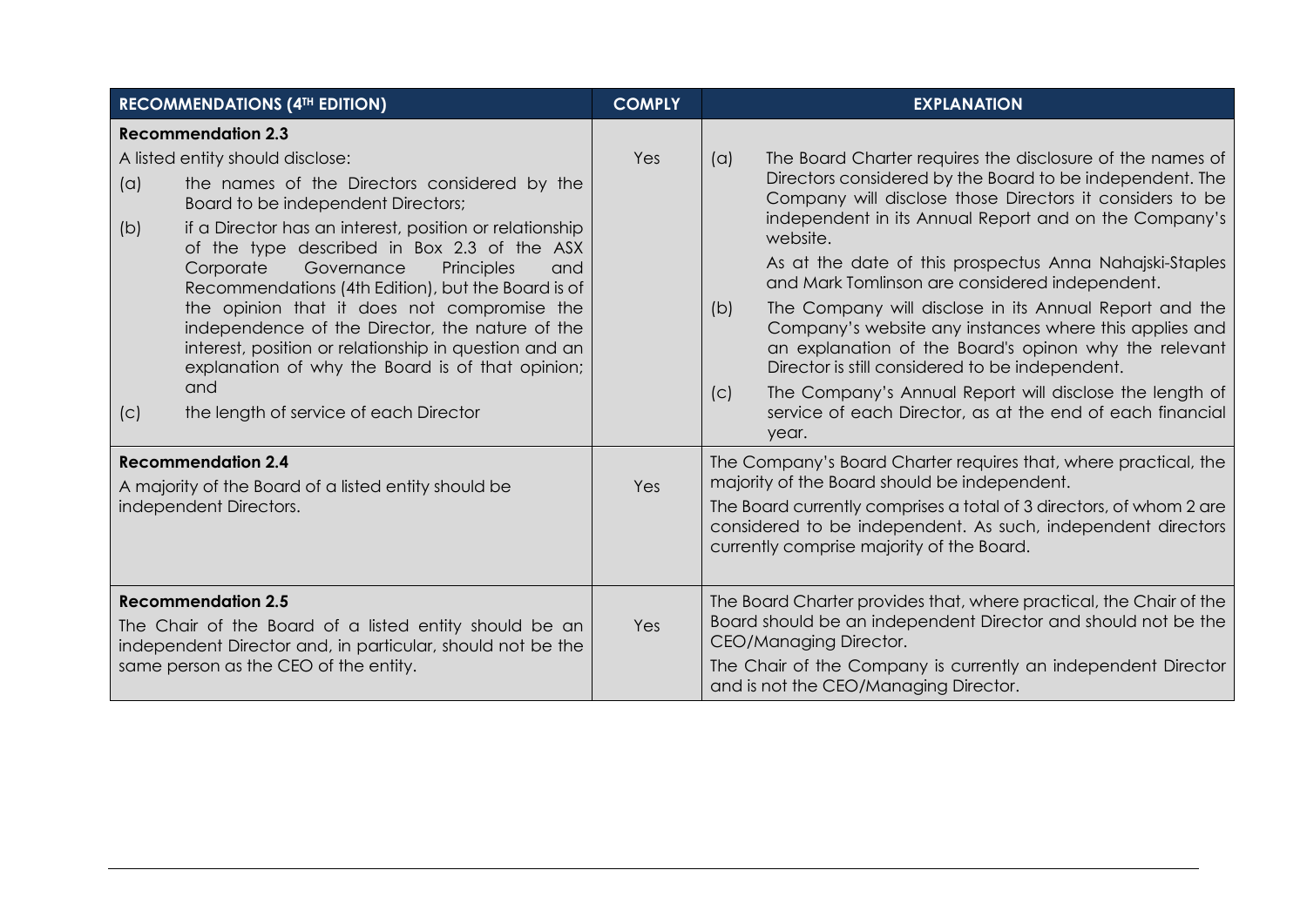| <b>RECOMMENDATIONS (4TH EDITION)</b>                                                                                                                                                                                                                                                                                       | <b>COMPLY</b> | <b>EXPLANATION</b>                                                                                                                                                                                                                                                                                                                                                                                                                                                                                                                                                                                                      |
|----------------------------------------------------------------------------------------------------------------------------------------------------------------------------------------------------------------------------------------------------------------------------------------------------------------------------|---------------|-------------------------------------------------------------------------------------------------------------------------------------------------------------------------------------------------------------------------------------------------------------------------------------------------------------------------------------------------------------------------------------------------------------------------------------------------------------------------------------------------------------------------------------------------------------------------------------------------------------------------|
| <b>Recommendation 2.6</b><br>A listed entity should have a program for inducting new<br>Directors and for periodically reviewing whether there is a<br>need for existing directors to undertake professional<br>development to maintain the skills and knowledge needed<br>to perform their role as Directors effectively. | Yes           | In accordance with the Company's Board Charter, the<br>Nomination & Remuneration Committee (or, in its absence, the<br>Board) is responsible for the approval and review of induction and<br>continuing professional development programs and procedures<br>for Directors to ensure that they can effectively discharge their<br>responsibilities. The Company Secretary is responsible for<br>facilitating inductions and professional development including<br>receiving briefings on material developments in laws, regulations<br>and accounting standards relevant to the Company.                                 |
|                                                                                                                                                                                                                                                                                                                            |               | Principle 3: Instil a culture of acting lawfully, ethically and responsibly                                                                                                                                                                                                                                                                                                                                                                                                                                                                                                                                             |
| <b>Recommendation 3.1</b><br>A listed entity should articulate and disclose its values.                                                                                                                                                                                                                                    | Yes           | The Company and its subsidiary companies are committed<br>(a)<br>to conducting its business activities safely, with respect and<br>transparency, and in compliance with all applicable laws,<br>rules and regulations. The Board, management and<br>employees are dedicated to high ethical standards and<br>recognise and support the Company's commitment to<br>compliance with these standards. With a commitment to<br>do the right thing for the Company, its shareholders and<br>the wider community.<br>The Company's values are disclosed in its Corporate Code<br>(b)<br>of Conduct, available on its website. |
| <b>Recommendation 3.2</b><br>A listed entity should:<br>have and disclose a code of conduct for its<br>(a)<br>Directors, senior executives and employees; and<br>ensure that the Board or a committee of the Board<br>(b)<br>is informed of any material breaches of that code.                                            | Yes           | The Company's Corporate Code of Conduct applies to<br>(a)<br>the Company's Directors, senior executives and<br>employees.<br>The Company's Corporate Code of Conduct Policy is<br>(b)<br>available on the Company's website. Any material<br>breaches of the Code of Conduct are reported to the<br>Board or a committee of the Board.                                                                                                                                                                                                                                                                                  |
| <b>Recommendation 3.3</b><br>A listed entity should:<br>(a) have and disclose a whistleblower policy; and                                                                                                                                                                                                                  | Yes           | The Company's Whistleblower Policy is available on the<br>Company's website. The Policy requires any material breaches of<br>the Whistleblower Policy to be reported to the Board or a<br>committee of the Board.                                                                                                                                                                                                                                                                                                                                                                                                       |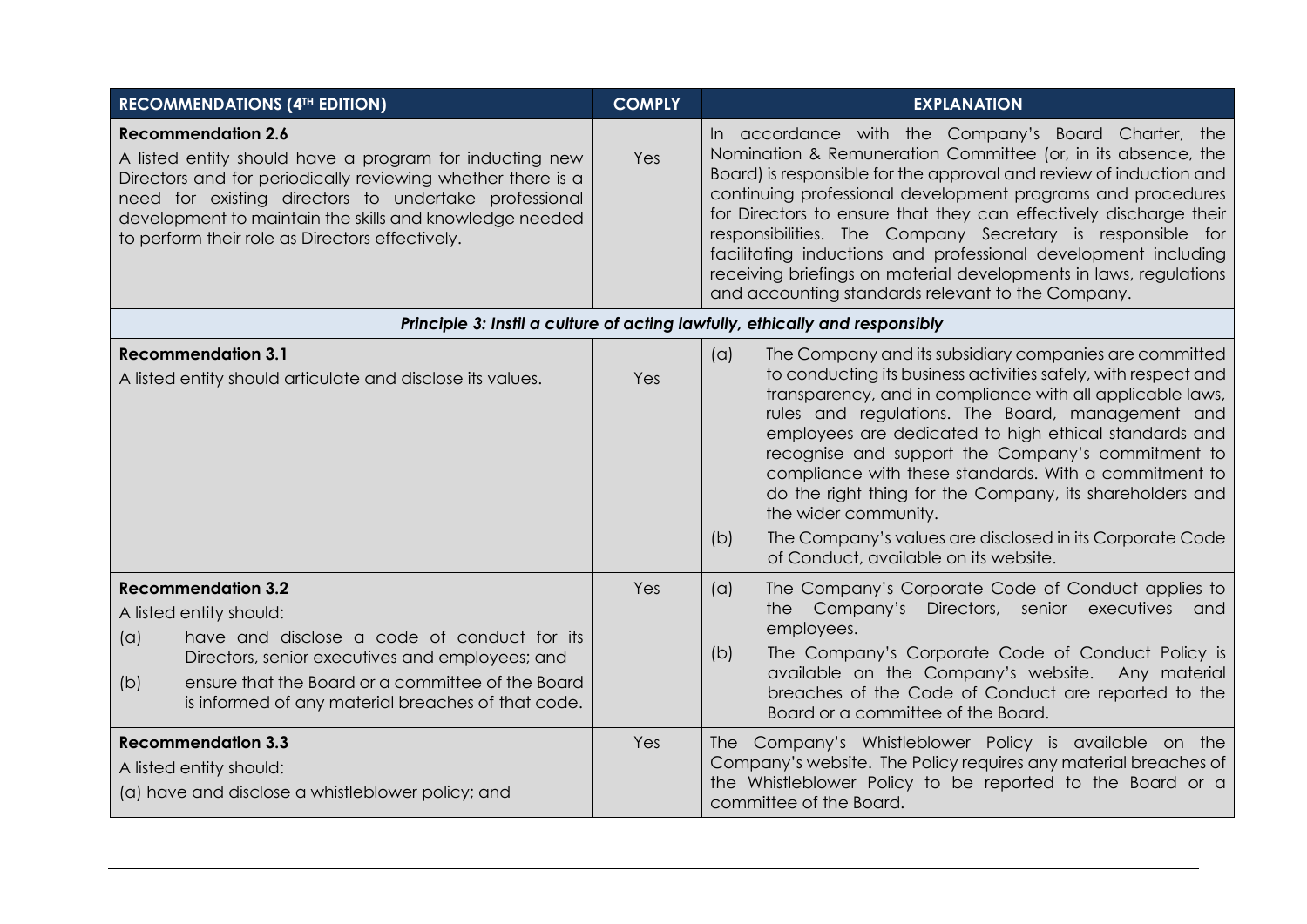|                                                                    | <b>RECOMMENDATIONS (4TH EDITION)</b>                                                                                                                                                                                                                                                                                                                                                                                                                                                                                                                                                                                   | <b>COMPLY</b> | <b>EXPLANATION</b>                                                                                                                                                                                                                                                                                                                                                                                                                                                                                                                                                                                                                                                                                                                                                                                                                                                                                                                                                                                                                                                         |
|--------------------------------------------------------------------|------------------------------------------------------------------------------------------------------------------------------------------------------------------------------------------------------------------------------------------------------------------------------------------------------------------------------------------------------------------------------------------------------------------------------------------------------------------------------------------------------------------------------------------------------------------------------------------------------------------------|---------------|----------------------------------------------------------------------------------------------------------------------------------------------------------------------------------------------------------------------------------------------------------------------------------------------------------------------------------------------------------------------------------------------------------------------------------------------------------------------------------------------------------------------------------------------------------------------------------------------------------------------------------------------------------------------------------------------------------------------------------------------------------------------------------------------------------------------------------------------------------------------------------------------------------------------------------------------------------------------------------------------------------------------------------------------------------------------------|
| policy.                                                            | (b) ensure that the Board or a committee of the Board is<br>informed of any material incidents reported under that                                                                                                                                                                                                                                                                                                                                                                                                                                                                                                     |               |                                                                                                                                                                                                                                                                                                                                                                                                                                                                                                                                                                                                                                                                                                                                                                                                                                                                                                                                                                                                                                                                            |
| <b>Recommendation 3.4</b><br>A listed entity should:<br>(a)<br>(a) | have and disclose an anti-bribery and corruption<br>policy; and<br>ensure that the Board or committee of the Board is                                                                                                                                                                                                                                                                                                                                                                                                                                                                                                  | Yes           | The Company's Anti-Bribery and Anti-Corruption Policy is available<br>on the Company's website. Any material breaches of the Anti-<br>Bribery and Anti-Corruption Policy are to be reported to the Board<br>or a committee of the Board.                                                                                                                                                                                                                                                                                                                                                                                                                                                                                                                                                                                                                                                                                                                                                                                                                                   |
|                                                                    | informed of any material breaches of that policy.                                                                                                                                                                                                                                                                                                                                                                                                                                                                                                                                                                      |               |                                                                                                                                                                                                                                                                                                                                                                                                                                                                                                                                                                                                                                                                                                                                                                                                                                                                                                                                                                                                                                                                            |
|                                                                    |                                                                                                                                                                                                                                                                                                                                                                                                                                                                                                                                                                                                                        |               | Principle 4: Safeguard the integrity of corporate reports                                                                                                                                                                                                                                                                                                                                                                                                                                                                                                                                                                                                                                                                                                                                                                                                                                                                                                                                                                                                                  |
| <b>Recommendation 4.1</b>                                          |                                                                                                                                                                                                                                                                                                                                                                                                                                                                                                                                                                                                                        | <b>No</b>     |                                                                                                                                                                                                                                                                                                                                                                                                                                                                                                                                                                                                                                                                                                                                                                                                                                                                                                                                                                                                                                                                            |
| (i)<br>(ii)<br>(iii)<br>(iv)<br>(v)                                | The Board of a listed entity should:<br>have an audit committee which:<br>has at least three members, all of whom<br>are non-executive Directors and a majority<br>of whom are independent Directors; and<br>is chaired by an independent Director,<br>who is not the Chair of the Board,<br>and disclose:<br>the charter of the committee;<br>the relevant qualifications and experience<br>of the members of the committee; and<br>in relation to each reporting period, the<br>number of times the committee met<br>throughout the period and the individual<br>attendances of the members at those<br>meetings; or |               | The Company does not have an Audit Committee. The<br>(a)<br>Company has an Audit & Risk Committee Charter that<br>provides, where possible, for the creation of an Audit & Risk<br>Committee with at least three members, all of whom are to<br>be non-executive Directors, with a majority of the<br>Committee to be independent Directors, one of whom<br>should be the chair, who is not the chair of the Board.<br>The Company does not have an Audit Committee as the<br>Board considers the Company will not currently benefit<br>from its establishment. In accordance with the Company's<br>Board Charter, the Board carries out the duties that would<br>ordinarily be carried out by the Audit Committee under the<br>Audit & Risk Committee Charter including:<br>processes to independently verify the integrity of the<br>(i)<br>Company's periodic reports which are not audited or<br>reviewed by an external auditor;<br>processes for the appointment and removal of the<br>(ii)<br>external auditor and the rotation of the audit<br>engagement partner; |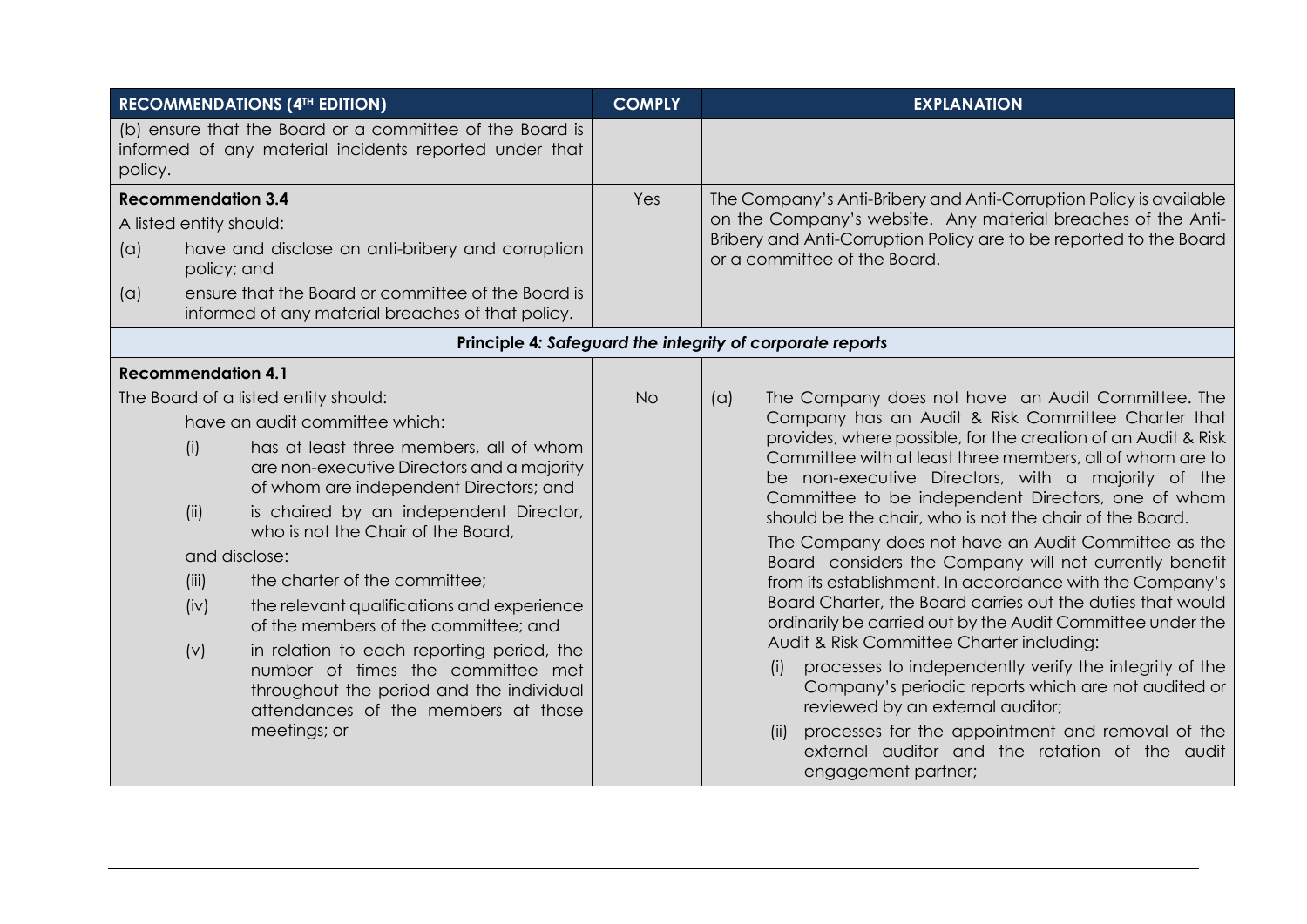| <b>RECOMMENDATIONS (4TH EDITION)</b>                                                                                                                                                                                                                                                                                                                                                                                                                                                                                                                                                                             | <b>COMPLY</b> | <b>EXPLANATION</b>                                                                                                                                                                                                                                                                                                                                                                                                                                                                              |
|------------------------------------------------------------------------------------------------------------------------------------------------------------------------------------------------------------------------------------------------------------------------------------------------------------------------------------------------------------------------------------------------------------------------------------------------------------------------------------------------------------------------------------------------------------------------------------------------------------------|---------------|-------------------------------------------------------------------------------------------------------------------------------------------------------------------------------------------------------------------------------------------------------------------------------------------------------------------------------------------------------------------------------------------------------------------------------------------------------------------------------------------------|
| if it does not have an audit committee, disclose<br>(b)<br>that fact and the processes it employs that<br>independently verify and safeguard the integrity of<br>its corporate reporting, including the processes for<br>the appointment and removal of the external<br>auditor and the rotation of the audit engagement<br>partner.                                                                                                                                                                                                                                                                             |               | the Board devotes time at annual Board meetings to<br>(i)<br>fulfilling the roles and responsibilities associated with<br>maintaining the Company's internal audit function<br>and arrangements with external auditors; and<br>all members of the Board are involved in the<br>(ii)<br>Company's audit function to ensure the proper<br>maintenance of the entity and the integrity of all<br>financial reporting.                                                                              |
| <b>Recommendation 4.2</b><br>The Board of a listed entity should, before it approves the<br>entity's financial statements for a financial period, receive<br>from its CEO and CFO a declaration that the financial<br>records of the entity have been properly maintained and<br>that the financial statements comply with the appropriate<br>accounting standards and give a true and fair view of the<br>financial position and performance of the entity and that<br>the opinion has been formed on the basis of a sound system<br>of risk management and internal control which is operating<br>effectively. | Yes           | The Company's Audit & Risk Committee Charter requires the CEO<br>and CFO (or, if none, the person(s) fulfilling those functions) to<br>provide a sign off on these terms.<br>The Company intends to obtain a sign off on these terms for each<br>of its financial statements in each financial year.                                                                                                                                                                                            |
| <b>Recommendation 4.3</b><br>A listed entity should disclose its process to verify the<br>integrity of any periodic corporate report it releases to the<br>market that is not audited or reviewed by an external<br>auditor.                                                                                                                                                                                                                                                                                                                                                                                     | Yes           | The Company will include in each of its (to the extent that the<br>information contained in the following is not audited or reviewed<br>by an external auditor) annual reports or on its website, a<br>description of the process it undertakes to verify the integrity of the<br>information in its annual report, quarterly reports, integrated<br>reports, (if that is a separate document to its annual report) and<br>periodic corporate reports (such as a sustainability or CSR report). |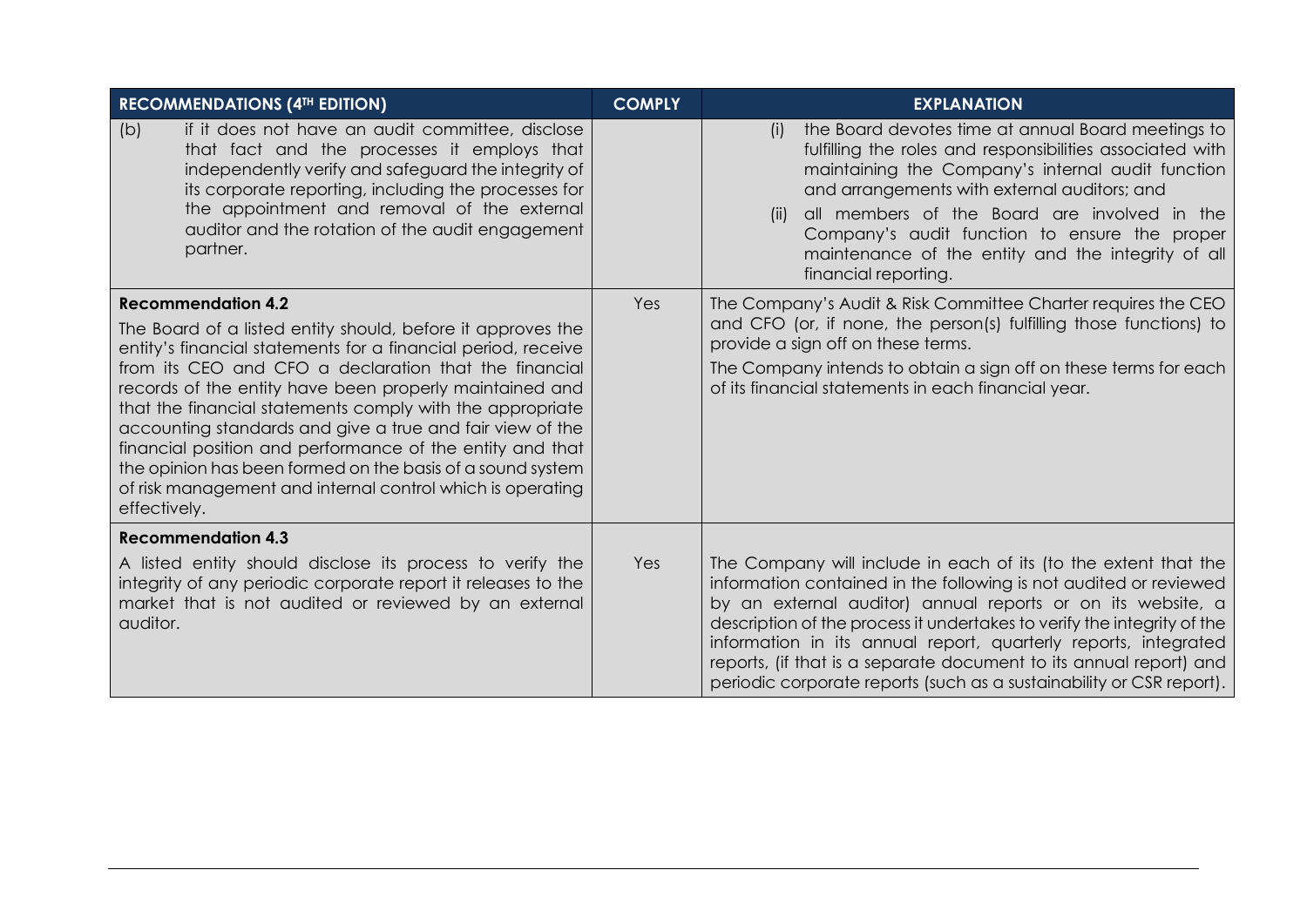| <b>RECOMMENDATIONS (4TH EDITION)</b>                                                                                                                                                                                                            | <b>COMPLY</b> | <b>EXPLANATION</b>                                                                                                                                                                                                                                                                                                       |
|-------------------------------------------------------------------------------------------------------------------------------------------------------------------------------------------------------------------------------------------------|---------------|--------------------------------------------------------------------------------------------------------------------------------------------------------------------------------------------------------------------------------------------------------------------------------------------------------------------------|
|                                                                                                                                                                                                                                                 |               | Principle 5: Make timely and balanced disclosure                                                                                                                                                                                                                                                                         |
| <b>Recommendation 5.1</b><br>A listed entity should have and disclose a written policy for<br>complying with its continuous disclosure obligations under<br>listing rule 3.1.                                                                   | Yes           | The Company's has a Continuous Disclosure policy.<br>(a)<br>(b)<br>The Continuous Disclosure policy, is available on the<br>Company's website.                                                                                                                                                                           |
| <b>Recommendation 5.2</b><br>A listed entity should ensure that its board receives copies<br>of all material market announcements promptly after they<br>have been made.                                                                        | Yes           | Under the Company's Continuous Disclosure Policy all members of<br>the Board will receive material market announcements promptly<br>after they have been made.                                                                                                                                                           |
| <b>Recommendation 5.3</b><br>A listed entity that gives a new and substantive investor or<br>analyst presentation should release a copy of the<br>presentation materials on the ASX Market Announcements<br>Platform ahead of the presentation. | Yes           | All substantive investor or analyst presentations will be released on<br>the ASX Markets Announcement Platform ahead of such<br>presentations.                                                                                                                                                                           |
|                                                                                                                                                                                                                                                 |               | Principle 6: Respect the rights of security holders                                                                                                                                                                                                                                                                      |
| <b>Recommendation 6.1</b><br>A listed entity should provide information about itself and its<br>governance to investors via its website.                                                                                                        | Yes           | Information about the Company and its governance is available<br>on the Company's website.                                                                                                                                                                                                                               |
| <b>Recommendation 6.2</b><br>A listed entity should have an investor relations program<br>that facilitates effective two-way communication with<br>investors.                                                                                   | Yes           | The Company has adopted a Shareholder Communications<br>Policy, which incorporates the strategy to promote and facilitate<br>effective two-way communication with investors. The strategy<br>outlines a range of ways in which information is communicated to<br>shareholders and is available on the Company's website. |
| <b>Recommendation 6.3</b><br>A listed entity should disclose how it facilitates and<br>encourages participation at meetings of security holders.                                                                                                | Yes           | The Company's Shareholder Communications Policy outlines<br>processes by which shareholders are encouraged to participate<br>at all general meetings and AGMs of the Company.                                                                                                                                            |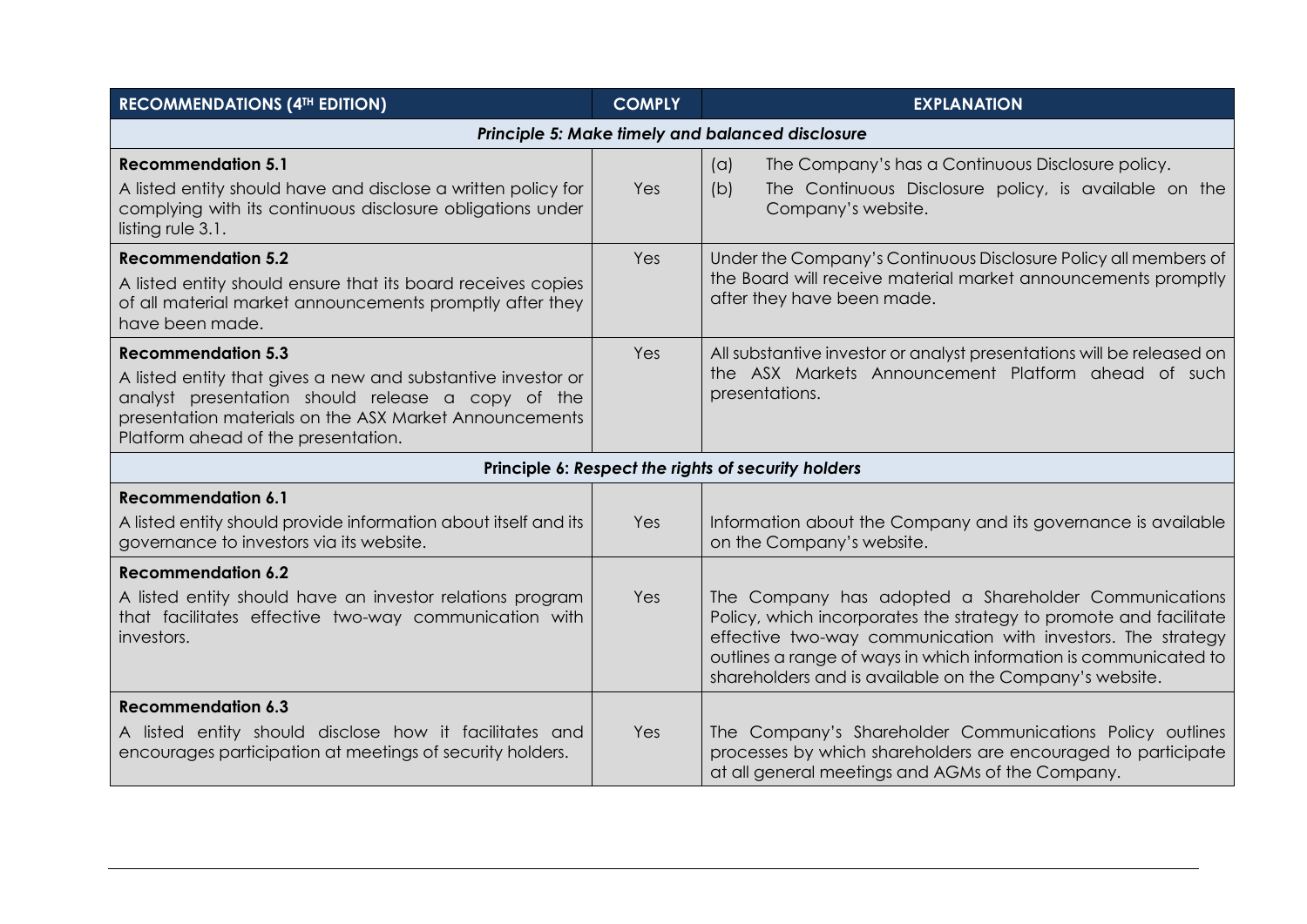| <b>RECOMMENDATIONS (4TH EDITION)</b>                                                                                                                                           |                                     |                                                                                                                                                                                                                                                                                                                                                                                                                                                                                                                                                                             | <b>COMPLY</b>                          |                                                                                                                                  | <b>EXPLANATION</b>                                                                                                                                                                                                                                                                                                                                                                                                                                                                                                                                                                                                                                                                                                                                                                                                                                                                  |
|--------------------------------------------------------------------------------------------------------------------------------------------------------------------------------|-------------------------------------|-----------------------------------------------------------------------------------------------------------------------------------------------------------------------------------------------------------------------------------------------------------------------------------------------------------------------------------------------------------------------------------------------------------------------------------------------------------------------------------------------------------------------------------------------------------------------------|----------------------------------------|----------------------------------------------------------------------------------------------------------------------------------|-------------------------------------------------------------------------------------------------------------------------------------------------------------------------------------------------------------------------------------------------------------------------------------------------------------------------------------------------------------------------------------------------------------------------------------------------------------------------------------------------------------------------------------------------------------------------------------------------------------------------------------------------------------------------------------------------------------------------------------------------------------------------------------------------------------------------------------------------------------------------------------|
| <b>Recommendation 6.4</b><br>A listed entity should ensure that all substantive resolutions                                                                                    |                                     | Yes                                                                                                                                                                                                                                                                                                                                                                                                                                                                                                                                                                         |                                        | The Company's Shareholder Communications Policy requires all<br>substantive resolutions at securityholder meetings to be decided |                                                                                                                                                                                                                                                                                                                                                                                                                                                                                                                                                                                                                                                                                                                                                                                                                                                                                     |
| at a meeting of security holders are decided by a poll<br>rather than by a show of hands.                                                                                      |                                     |                                                                                                                                                                                                                                                                                                                                                                                                                                                                                                                                                                             |                                        | by a poll rather than a show of hands.                                                                                           |                                                                                                                                                                                                                                                                                                                                                                                                                                                                                                                                                                                                                                                                                                                                                                                                                                                                                     |
|                                                                                                                                                                                | <b>Recommendation 6.5</b>           |                                                                                                                                                                                                                                                                                                                                                                                                                                                                                                                                                                             |                                        |                                                                                                                                  |                                                                                                                                                                                                                                                                                                                                                                                                                                                                                                                                                                                                                                                                                                                                                                                                                                                                                     |
| A listed entity should give security holders the option to<br>receive communications from, and send communications<br>to, the entity and its security registry electronically. |                                     |                                                                                                                                                                                                                                                                                                                                                                                                                                                                                                                                                                             | Yes                                    |                                                                                                                                  | The Shareholder Communication Policy provides that security<br>holders can register with the Company to receive email<br>notifications when an announcement is made by the Company<br>to the ASX, including the release of the Annual Report, half yearly<br>reports and quarterly reports. Links are made available to the<br>Company's website on which all information provided to the ASX<br>is immediately posted.                                                                                                                                                                                                                                                                                                                                                                                                                                                             |
|                                                                                                                                                                                |                                     |                                                                                                                                                                                                                                                                                                                                                                                                                                                                                                                                                                             | Principle 7: Recognise and manage risk |                                                                                                                                  |                                                                                                                                                                                                                                                                                                                                                                                                                                                                                                                                                                                                                                                                                                                                                                                                                                                                                     |
|                                                                                                                                                                                | <b>Recommendation 7.1</b>           |                                                                                                                                                                                                                                                                                                                                                                                                                                                                                                                                                                             |                                        |                                                                                                                                  |                                                                                                                                                                                                                                                                                                                                                                                                                                                                                                                                                                                                                                                                                                                                                                                                                                                                                     |
| (a)<br>(b)                                                                                                                                                                     | (i)<br>(ii)<br>(iii)<br>(iv)<br>(v) | The Board of a listed entity should:<br>have a committee or committees to oversee risk,<br>each of which:<br>has at least three members, a majority of<br>whom are independent Directors; and<br>is chaired by an independent Director,<br>and disclose:<br>the charter of the committee;<br>the members of the committee; and<br>as at the end of each reporting period, the<br>number of times the committee met<br>throughout the period and the individual<br>attendances of the members at those<br>meetings; or<br>if it does not have a risk committee or committees | <b>No</b>                              | (a)<br>(b)                                                                                                                       | The Company does not have a committee dedicated to<br>oversee risk. The Company's has adopted an Audit & Risk<br>Committee Charter that provides for the creation of an<br>Audit & Risk Committee with at least three members, all of<br>whom must be non-executive Directors, and majority of the<br>Committee to be independent Directors. The Charter<br>requires the Committee to be chaired by an independent<br>Director.<br>A copy of the Audit & Risk Committee Charter is available<br>on the Company's website.<br>The Company does not have an Audit & Risk Committee<br>as the Board considers the Company will not currently<br>benefit from its establishment. In accordance with the<br>Company's Board Charter, the Board carries out the duties<br>that would ordinarily be carried out by the Audit & Risk<br>Committee under the Audit & Risk Committee Charter. |
| that satisfy (a) above, disclose that fact and the<br>process it employs for overseeing the entity's risk<br>management framework.                                             |                                     |                                                                                                                                                                                                                                                                                                                                                                                                                                                                                                                                                                             |                                        |                                                                                                                                  |                                                                                                                                                                                                                                                                                                                                                                                                                                                                                                                                                                                                                                                                                                                                                                                                                                                                                     |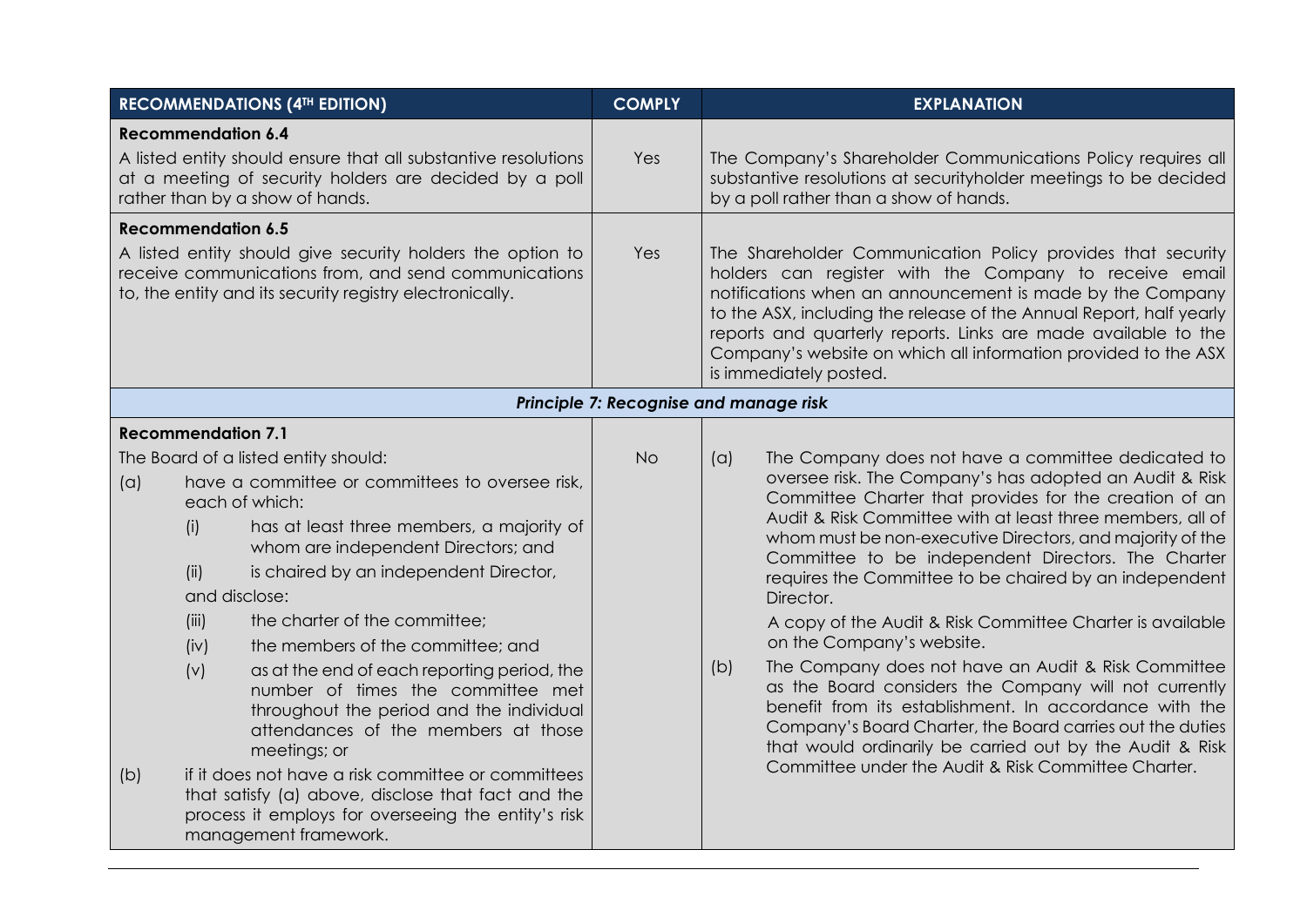|                                                                                                                                                                               | <b>RECOMMENDATIONS (4TH EDITION)</b>                                                                                                                                                                                                                                                                                                                              | <b>COMPLY</b> | <b>EXPLANATION</b>                                                                                                                                                                                                                                                                                                                                                                                                                                                                                                                   |
|-------------------------------------------------------------------------------------------------------------------------------------------------------------------------------|-------------------------------------------------------------------------------------------------------------------------------------------------------------------------------------------------------------------------------------------------------------------------------------------------------------------------------------------------------------------|---------------|--------------------------------------------------------------------------------------------------------------------------------------------------------------------------------------------------------------------------------------------------------------------------------------------------------------------------------------------------------------------------------------------------------------------------------------------------------------------------------------------------------------------------------------|
|                                                                                                                                                                               | <b>Recommendation 7.2</b>                                                                                                                                                                                                                                                                                                                                         |               |                                                                                                                                                                                                                                                                                                                                                                                                                                                                                                                                      |
| (a)<br>(b)                                                                                                                                                                    | The Board or a committee of the Board should:<br>review the entity's risk management framework at<br>least annually to satisfy itself that it continues to be<br>sound and that the entity is operating with due<br>regard to the risk appetite set by the Board; and<br>disclose in relation to each reporting period,<br>whether such a review has taken place. | Yes           | The Audit & Risk Committee Charter requires that the Audit<br>(a)<br>& Risk Committee (or, in its absence, the Board) should, at<br>least annually, satisfy itself that the Company's risk<br>management framework continues to be sound and that<br>the Company is operating with due regard to the risk<br>appetite set by the Board.<br>The Company's Risk Management Policy requires the<br>(b)<br>Company to disclose at least annually whether such a<br>review of the Company's risk management framework has<br>taken place. |
|                                                                                                                                                                               | <b>Recommendation 7.3</b>                                                                                                                                                                                                                                                                                                                                         |               |                                                                                                                                                                                                                                                                                                                                                                                                                                                                                                                                      |
| (a)                                                                                                                                                                           | A listed entity should disclose:<br>if it has an internal audit function, how the function                                                                                                                                                                                                                                                                        | Yes           | The Audit & Risk Committee Charter provides for the Audit<br>(a)<br>& Risk Committee to monitor and periodically review the                                                                                                                                                                                                                                                                                                                                                                                                          |
| (b)                                                                                                                                                                           | is structured and what role it performs; or<br>if it does not have an internal audit function, that<br>fact and the processes it employs for evaluating<br>and continually improving the effectiveness of its<br>governance, risk management and internal<br>control processes.                                                                                   |               | need for an internal audit function, as well as assessing the<br>performance and objectivity of any internal audit<br>procedures that may be in place.                                                                                                                                                                                                                                                                                                                                                                               |
|                                                                                                                                                                               |                                                                                                                                                                                                                                                                                                                                                                   |               | The Company does not have an internal audit function in<br>(b)<br>place. The Company, through the Board, will annually<br>reviews its policies, risks and internal control processes to<br>ensure they are complying with standards.                                                                                                                                                                                                                                                                                                 |
|                                                                                                                                                                               | <b>Recommendation 7.4</b>                                                                                                                                                                                                                                                                                                                                         |               |                                                                                                                                                                                                                                                                                                                                                                                                                                                                                                                                      |
| A listed entity should disclose whether it has any material<br>exposure to environmental or social risks and, if it does, how<br>it manages or intends to manage those risks. |                                                                                                                                                                                                                                                                                                                                                                   | Yes           | The Audit & Risk Committee Charter requires the Audit & Risk<br>Committee (or, in its absence, the Board) to assist management<br>to determine whether the Company has any potential or<br>apparent exposure to environmental or social risks and, if it does,<br>put in place management systems, practices and procedures to<br>manage those risks.                                                                                                                                                                                |
|                                                                                                                                                                               |                                                                                                                                                                                                                                                                                                                                                                   |               | The Company's Risk Management Policy requires the Company<br>to disclose whether it has any potential or apparent exposure to<br>environmental or social risks and, if it does, put in place<br>management systems, practices and procedures to manage<br>those risk.                                                                                                                                                                                                                                                                |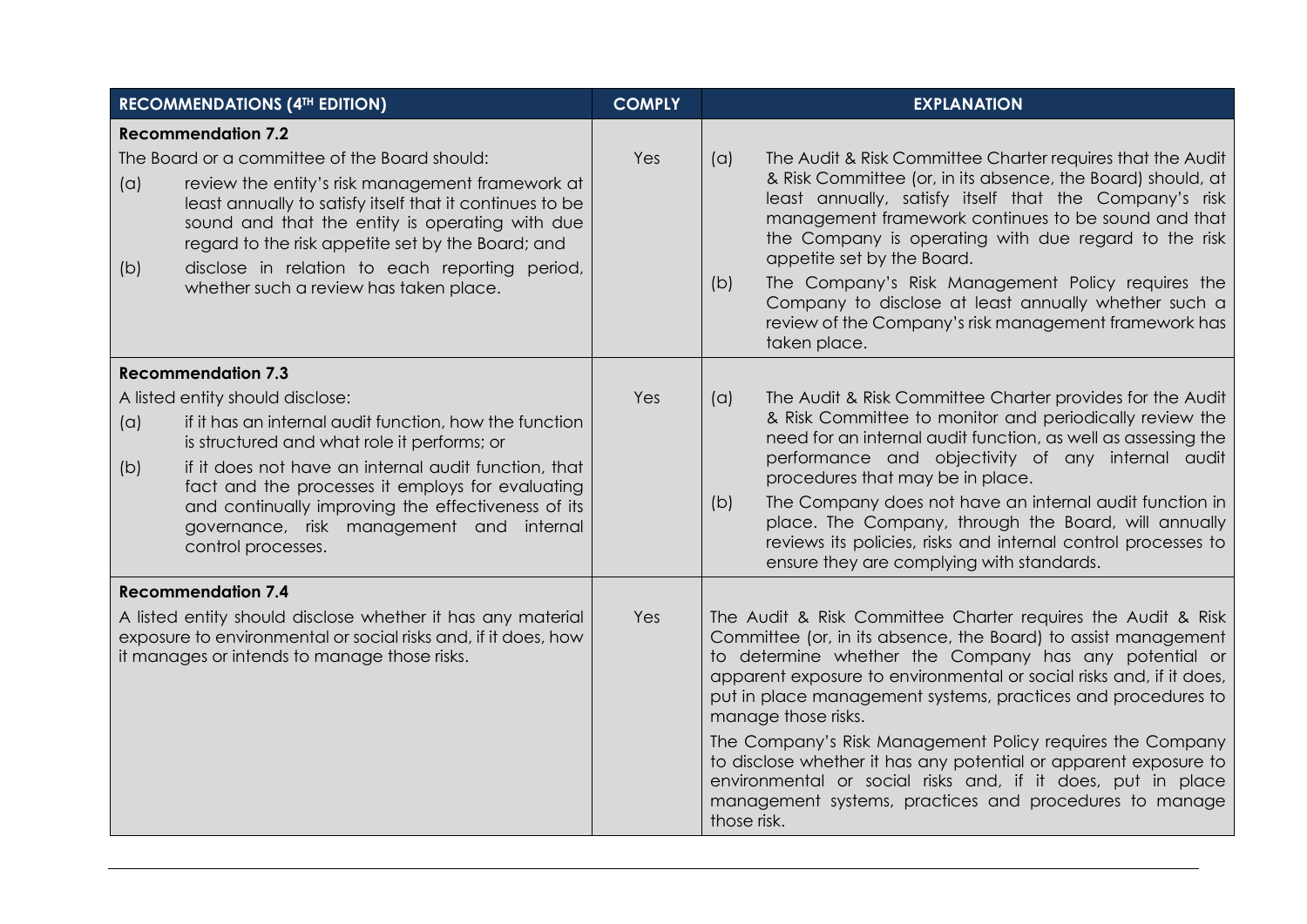| <b>RECOMMENDATIONS (4TH EDITION)</b>                                                                                                                                                                                                       |                                                                                                                                                                                                                                                                                                                                                                                                                                                                                                                                                                                                                                                                                                                                                                                                                                              | <b>COMPLY</b> | <b>EXPLANATION</b>                                                                                                                                                                                                                                                                                                                                                                                                                                                                                                                                                                                                                                                                                                                                                                                                                                                                                                                                                                                                     |  |
|--------------------------------------------------------------------------------------------------------------------------------------------------------------------------------------------------------------------------------------------|----------------------------------------------------------------------------------------------------------------------------------------------------------------------------------------------------------------------------------------------------------------------------------------------------------------------------------------------------------------------------------------------------------------------------------------------------------------------------------------------------------------------------------------------------------------------------------------------------------------------------------------------------------------------------------------------------------------------------------------------------------------------------------------------------------------------------------------------|---------------|------------------------------------------------------------------------------------------------------------------------------------------------------------------------------------------------------------------------------------------------------------------------------------------------------------------------------------------------------------------------------------------------------------------------------------------------------------------------------------------------------------------------------------------------------------------------------------------------------------------------------------------------------------------------------------------------------------------------------------------------------------------------------------------------------------------------------------------------------------------------------------------------------------------------------------------------------------------------------------------------------------------------|--|
|                                                                                                                                                                                                                                            |                                                                                                                                                                                                                                                                                                                                                                                                                                                                                                                                                                                                                                                                                                                                                                                                                                              |               | Where the Company does not have material exposure to<br>environmental or social risks, report the basis for that determination<br>to the Board, and where appropriate benchmark the Company's<br>environmental or social risk profile against its peers.                                                                                                                                                                                                                                                                                                                                                                                                                                                                                                                                                                                                                                                                                                                                                               |  |
|                                                                                                                                                                                                                                            |                                                                                                                                                                                                                                                                                                                                                                                                                                                                                                                                                                                                                                                                                                                                                                                                                                              |               | Principle 8: Remunerate fairly and responsibly                                                                                                                                                                                                                                                                                                                                                                                                                                                                                                                                                                                                                                                                                                                                                                                                                                                                                                                                                                         |  |
| (b)                                                                                                                                                                                                                                        | <b>Recommendation 8.1</b><br>The Board of a listed entity should:<br>have a remuneration committee which:<br>has at least three members, a majority of<br>(i)<br>whom are independent Directors; and<br>is chaired by an independent Director,<br>(ii)<br>and disclose:<br>the charter of the committee;<br>(iii)<br>the members of the committee; and<br>(iv)<br>(v)<br>as at the end of each reporting period, the<br>number of times the committee met<br>throughout the period and the individual<br>attendances of the members at those<br>meetings; or<br>if it does not have a remuneration committee,<br>disclose that fact and the processes it employs for<br>setting the level and composition of remuneration<br>for Directors and senior executives and ensuring<br>that such remuneration is appropriate and not<br>excessive. | <b>No</b>     | The Company does not have a Remuneration Committee.<br>(a)<br>The Company's Nomination & Remuneration Committee<br>Charter provides for the creation of a Nomination &<br>Remuneration Committee (if it is considered it will benefit<br>the Company), with at least three members, a majority of<br>whom are to be independent Directors, and which is to be<br>chaired by an independent Director.<br>The Company does not have a Nomination &<br>(b)<br>Remuneration Committee as the Board considers the<br>Company will not currently benefit from its establishment.<br>In accordance with the Company's Board Charter, the<br>Board carries out the duties that would ordinarily be carried<br>out by the Nomination & Remuneration Committee under<br>the Nomination & Remuneration Committee Charter<br>including the following processes to set the level and<br>composition of remuneration for Directors and senior<br>executives and ensuring that such remuneration is<br>appropriate and not excessive. |  |
| <b>Recommendation 8.2</b><br>A listed entity should separately disclose its policies and<br>practices regarding the remuneration of non-executive<br>Directors and the remuneration of executive Directors and<br>other senior executives. |                                                                                                                                                                                                                                                                                                                                                                                                                                                                                                                                                                                                                                                                                                                                                                                                                                              | Yes           | The Company's Nomination & Remuneration Committee Charter<br>requires the Board to disclose its policies and practices regarding<br>the remuneration of Directors and senior executives, which will be<br>disclosed in the Remuneration report contained in the Company's                                                                                                                                                                                                                                                                                                                                                                                                                                                                                                                                                                                                                                                                                                                                              |  |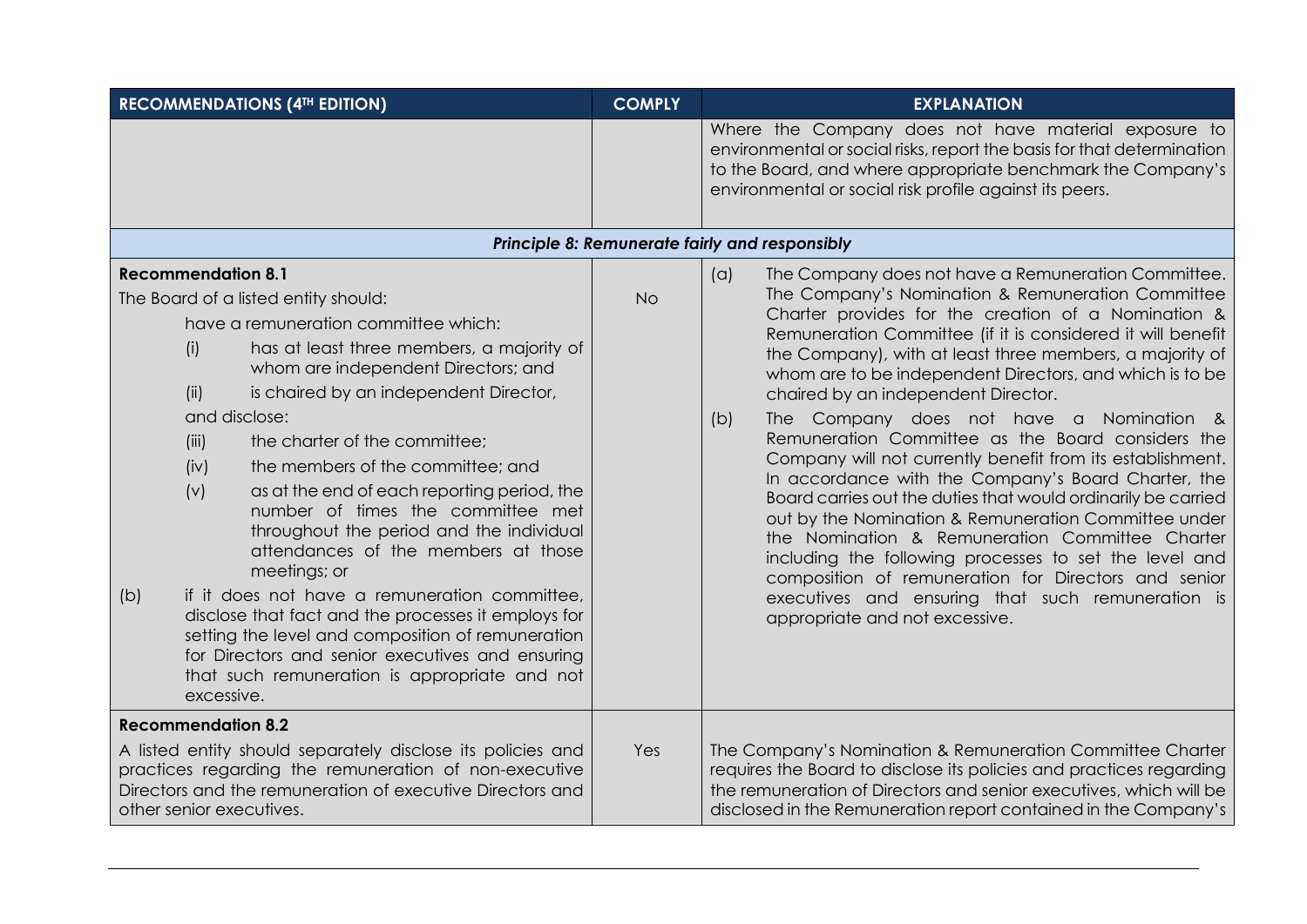| <b>RECOMMENDATIONS (4TH EDITION)</b>                                                                                                                                                                                                                                                                                                                                                                                                   | <b>COMPLY</b> | <b>EXPLANATION</b>                                                                                                                                                                                                                                                                                                                                                                                                                                                                                                                                                                                                                                                                                  |
|----------------------------------------------------------------------------------------------------------------------------------------------------------------------------------------------------------------------------------------------------------------------------------------------------------------------------------------------------------------------------------------------------------------------------------------|---------------|-----------------------------------------------------------------------------------------------------------------------------------------------------------------------------------------------------------------------------------------------------------------------------------------------------------------------------------------------------------------------------------------------------------------------------------------------------------------------------------------------------------------------------------------------------------------------------------------------------------------------------------------------------------------------------------------------------|
|                                                                                                                                                                                                                                                                                                                                                                                                                                        |               | Annual Report as well as being disclosed on the Company's<br>website.                                                                                                                                                                                                                                                                                                                                                                                                                                                                                                                                                                                                                               |
| <b>Recommendation 8.3</b><br>A listed entity which has an equity-based remuneration<br>scheme should:<br>(a)<br>have a policy on whether participants are<br>permitted to enter into transactions (whether<br>through the use of derivatives or otherwise) which<br>limit the economic risk of participating in the<br>scheme; and<br>disclose that policy or a summary of it.<br>(b)                                                  | Yes           | The Company has an equity-based remuneration scheme, being<br>a Performance Rights and Option Plan, which incorporates a<br>restriction on participants, who must not enter into transactions<br>(whether through the use of derivatives or otherwise) which limit<br>the economic risk of participating in the plan.<br>A summary of the policy is as follows:<br>"A Participant must not enter into any arrangement for the<br>purpose of hedging, or otherwise affecting their economic<br>exposure, to their Awards. Where the Participant purports to<br>transfer, assign, mortgage, charge or otherwise dispose or<br>encumber an Award, or hedge an Award, the Award<br>immediately lapses." |
|                                                                                                                                                                                                                                                                                                                                                                                                                                        |               | Additional recommendations that apply only in certain cases                                                                                                                                                                                                                                                                                                                                                                                                                                                                                                                                                                                                                                         |
| <b>Recommendation 9.1</b><br>A listed entity with a director who does not speak the<br>language in which board or security holder meetings are<br>held or key corporate documents are written should<br>disclose the processes it has in place to ensure the director<br>understands and can contribute to the discussions at those<br>meetings and understands and can discharge their<br>obligations in relation to those documents. | Yes           | As set out in the Company's Board Charter, should the Company<br>have a non-English speaking Director, the Company will translate<br>all key corporate documents into the appropriate language for<br>the benefit of the non-English speaking Director. In addition, a<br>translator will be present for all Board and Shareholder meetings.                                                                                                                                                                                                                                                                                                                                                        |
| <b>Recommendation 9.2</b><br>A listed entity established outside Australia should ensure<br>that meetings of security holders are held at a reasonable<br>place and time.                                                                                                                                                                                                                                                              | N/A           | All Shareholder meetings will be held at a reasonable place and<br>time for shareholders.                                                                                                                                                                                                                                                                                                                                                                                                                                                                                                                                                                                                           |